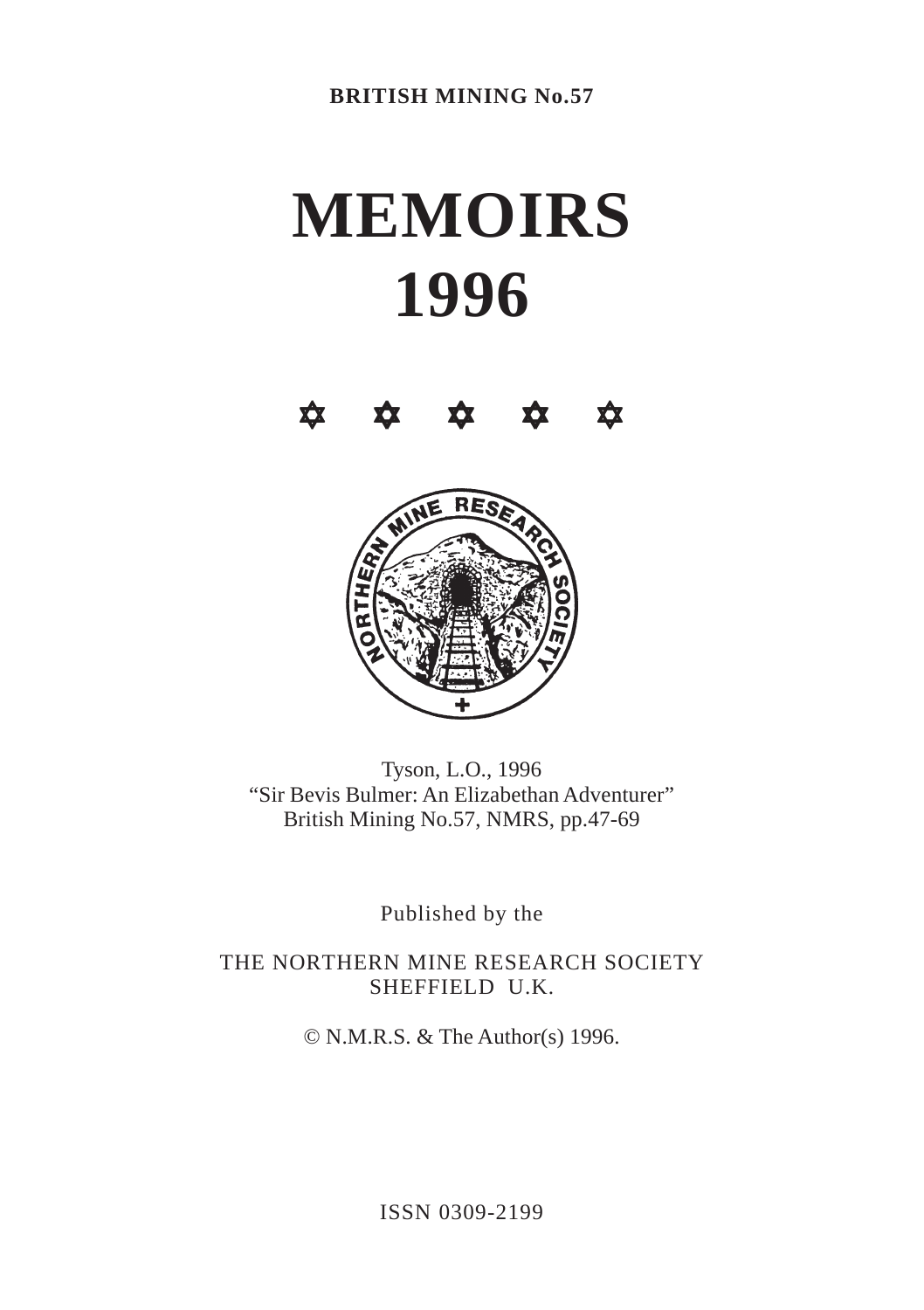## **SIR BEVIS BULMER: AN ELIZABETHAN ADVENTURER**

## By L.O. Tyson

#### *SYNOPSIS*

*Bevis Bulmer was one of a breed of men that flourished in the age of the great Elizabethan swash bucklers. His activities ranged nationwide from London to Devon and from Ireland to Scotland. His interests were just as varied ranging from Nail Manufacture, supplying drinking water for London, to gold, silver and lead mining.*

*Much of the information on Bulmer's mining activities is found in a book written in 1619 by his refiner Steven Atkinson, who had access to a manuscript written by Bulmer about his various ventures, entitled* "*Bulmer's Skill*".1 *Unfortunately Atkinson's book is a rambling mishmash of undated events which has given rise to some misleading references by later authors. It is, therefore, one purpose of this paper to bring together his various activities and present them in a more chronological sequence.*

*During this period the old style, or Julian, calendar was in use and the year ended on March 25th. For clarity this is retained when quoting from original documents, but it should be born in mind by the reader.*

#### **BACKGROUND**

Where Bevis Bulmer originated from is unknown but attempts have been made to link him with the once powerful Baronial house of Bulmer of Wilton in Cleveland. A search through the extensive family pedigree's, which include three Heraldic Visitations, has failed to come up with any substantiation for this. The source of his capital is also unknown. He was evidently an accomplished engineer and his refiner Atkinson refers to him as an "*Ingenious gent*". Surtees the Cleveland antiquarian noted that he had seen a reference to him as "*Bulmer the Projector*".2 That he was well connected at court and possibly a close friend of both Queen Elizabeth and James the First comes through in his various business ventures.

The spelling of his surname in various government documents is a source of confusion, perhaps the most variations occuring in Scottish privy Council correspondance where he appears as Bewis Bilmure, Bilmour and Bilmuris. In his own correspondance he uses Bullmer whereas his son used Bulmer. As most writers have since referred to him as Bulmer this practice is continued for greater expediency and ease of referencing by any other authors.

His activities took place against the background of the great age of monopolies when just about everything that could be was farmed out to obtain revenue for the Crown. It was also the age of the entrepeneur when fortune very much depended on influence and above all well placed gifts. A practice which Bevis Bulmer seems to have been particularly adept. Mid-16th century mining technology appears to have been dominated by German mining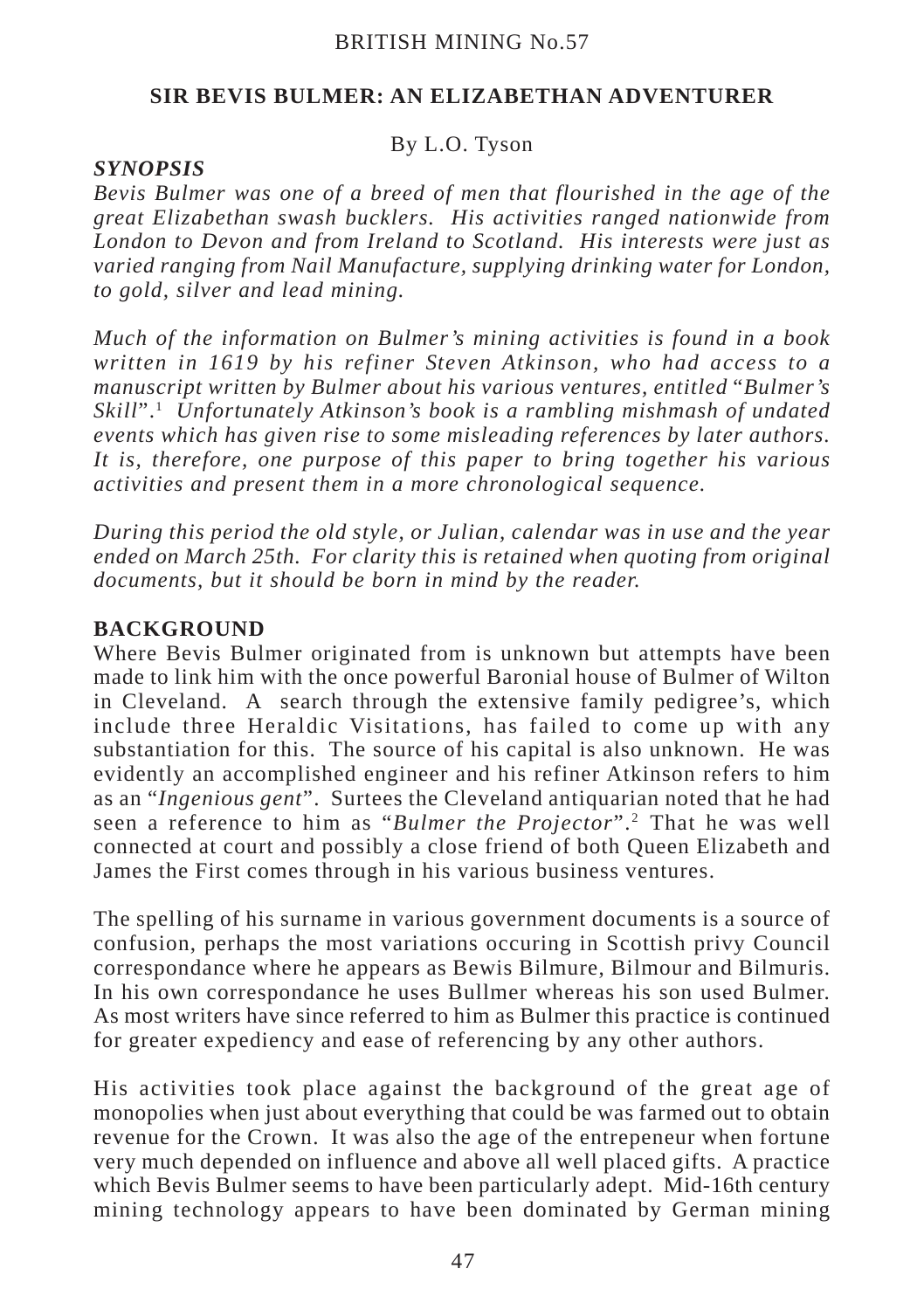engineers but Bevis Bulmer is an indication that this may not have been a true picture.

To set the stage for this story it might serve to quote from Ben Jonson's play, *The Staple of News* (Act 1: Scene 4), which was written ten years after the death of Sir Bevis Bulmer.

> "*Did I not tell you I was bred in the mines Under Sir Bevis Bullion? Pennyboy: That's true, I had forgot you mine men count no money, Your streets are paved with't: There the molten Silver Runs out on cakes of gold. Canter: And Rubies Do grow like strawberries*"

# **THE VARIOUS ADVENTURES OF BEVIS BULMER**

# **LEADHILLS**

Bevis Bulmer first comes to our attention in 1576 when he was engaged by Thomas Foullis, an Edinburgh goldsmith, to manage his lead mines at Leadhills in Lanarkshire.<sup>3</sup> Previously Bulmer had been working in the north of England, possibly in the Forest of Bowland near Clitheroe, when Foullis had travelled to visit him.<sup>4-6</sup> That Foullis would hear of Bulmer's reputation as far away as Scotland and travel to see him is a clear indication that Bulmer was fully established as a mining engineer by this date.

#### **SOMERSET**

We next hear of Bulmer in 1586 in the Mendips at Rowpits in the Mining Liberty of Chewton. He was working on Broad Rake where no lesser person than Queen Elizabeth had invested a great deal of money on "*engines and instruments for the drawing of water from the same workes*". However certain "*claymers and pitchers had neglected their due labour in helping the said Bulmer to drawe away the water for their partes*".7 In the middle of the 17th century there were ancient miners still alive who remembered that "*the forebreast of Bulmer's work was nine feet wide in ore*".8

Bulmer complained to the Privy Council and they ordered five local Lords to set up a jury to enquire into the matter and render Bulmer all assistance. They found that the ring leader was Edward Morse "*a verie troublesome person and at this tyme banyshed by the lawes and orders for the myneryes within the manour of Chewton from working within the said manour, notwithstanding* (which) *he doth molest and troble the workes of the said Bulmer*". The jury were given the right to imprison Morse if he continued to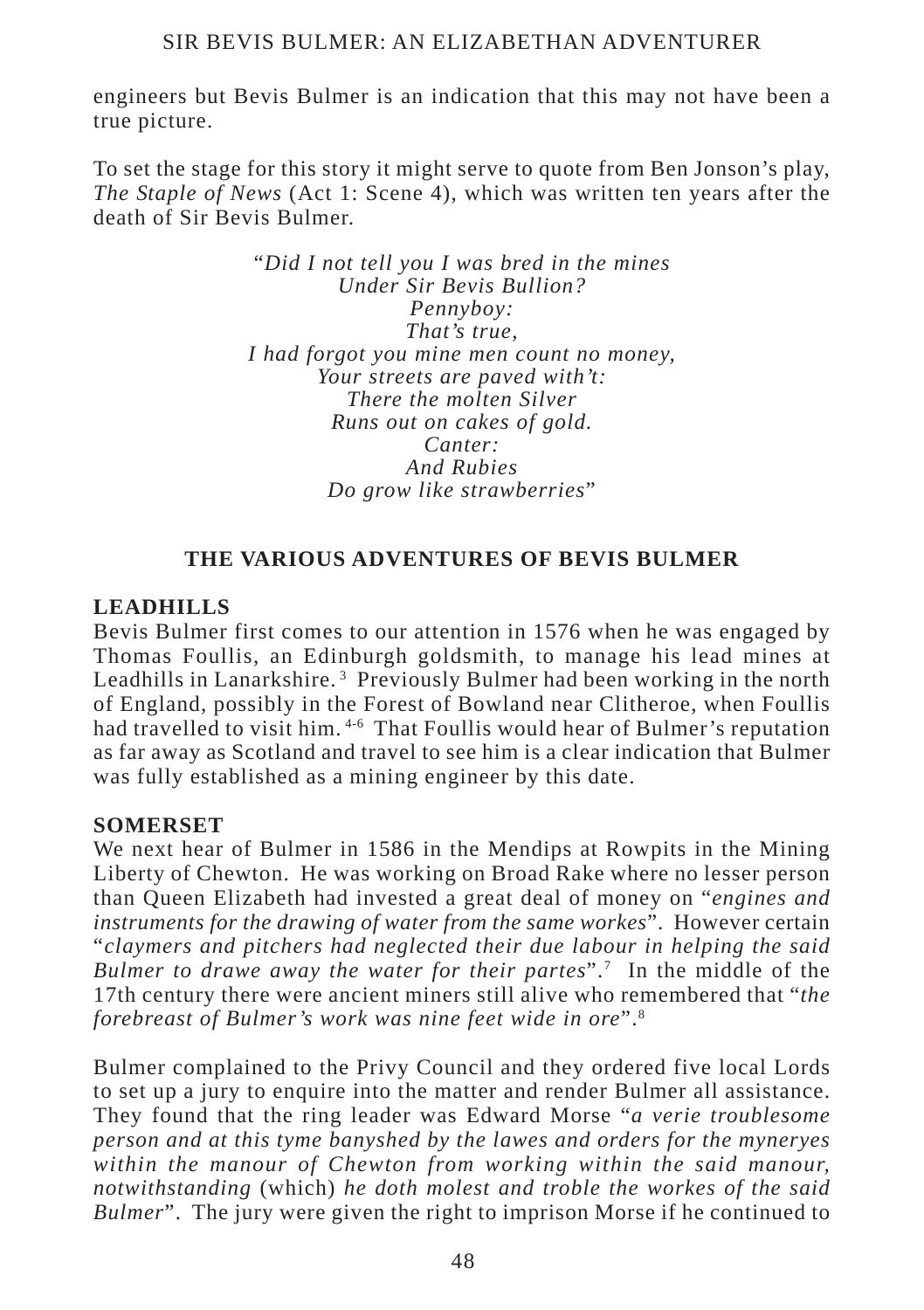cause trouble at the works unless he put up a bond with securities that he would behave himself<sup>9</sup>

The jury's verdict was that Bulmer should have sole possession of Broad Rake and 100 feet quarter cord on it. Only those miners who became partners and contributed towards the costs of constructing the engines and future working costs would be allowed to work there. It is not known if Bulmer built his own smeltmill, but it is unlikely as there was one nearby for the Chewton Liberty, St Cuthbert's lead works.

Bulmer retained a presence in the Mendip mining field for the next 20 years. He wrote to the Privy Council in February 1605 requesting them to have the Bishop of Bath and Wells make enquiries about the activities of his agent, John Hole of Hawkes. Hole was reported to have been selling the pitches and ore of his master and the Council wished to know if any fraud was being perpetrated. The King himself took up Bulmer's cause in May when he wrote to the Bishop demanding to know if Hole was defrauding Bulmer.

Hole was convicted of fraud but refused to make restitution of the money. The King wrote again to the the Bishop in March 1606 saying that if Hole did not repay the money he was to be brought before the Privy Council. As no more is heard of the case it would seem the money was repaid.<sup>10</sup>

# **COMBE MARTIN**

In 1587 a rich strike was made at the Combe Martin mines in Devon. The two partners working the mine, known as Fayes Mine, under lease from the Mines Royal Society, Adrian Gilbert and John Popplar, had great difficulty smelting the ore. The fame of the strike and the smelting problems spread through the mining community both at home and abroad and a great many people travelled to see for themselves. Bulmer had a a two pound parcel of ore brought to Chewton and his refiner Stephen Atkinson, succeeded in smelting the ore and refined silver from it. Atkinson, who had recently been admitted as a "*Finer*" in the Tower of London Mint, was to remain a constant companion to Bulmer in all his subsequent mining adventures.<sup>1, 11</sup>

With the success of the smelt Bulmer proposed to Gilbert and Poplar that he would bear the cost of raising the ore and smelting it, in return for a half share of the profits. The partners agreed and under Bulmer's direction the mine eventually reached a depth of 32 fathoms and worked the same length along the vein. In the first two years of it being worked the partners were reputedly receiving £10,000 each, which declined to £1000 by 1592 when the vein was more or less exhausted.

A smelt mill and silver refinery had been built at Combe Martin when it was worked by Joachim Hochstetter in the 1520s. Bulmer probably had to refurbish the mill when he took over and used it to smelt his share of the ore and to refine the silver from it.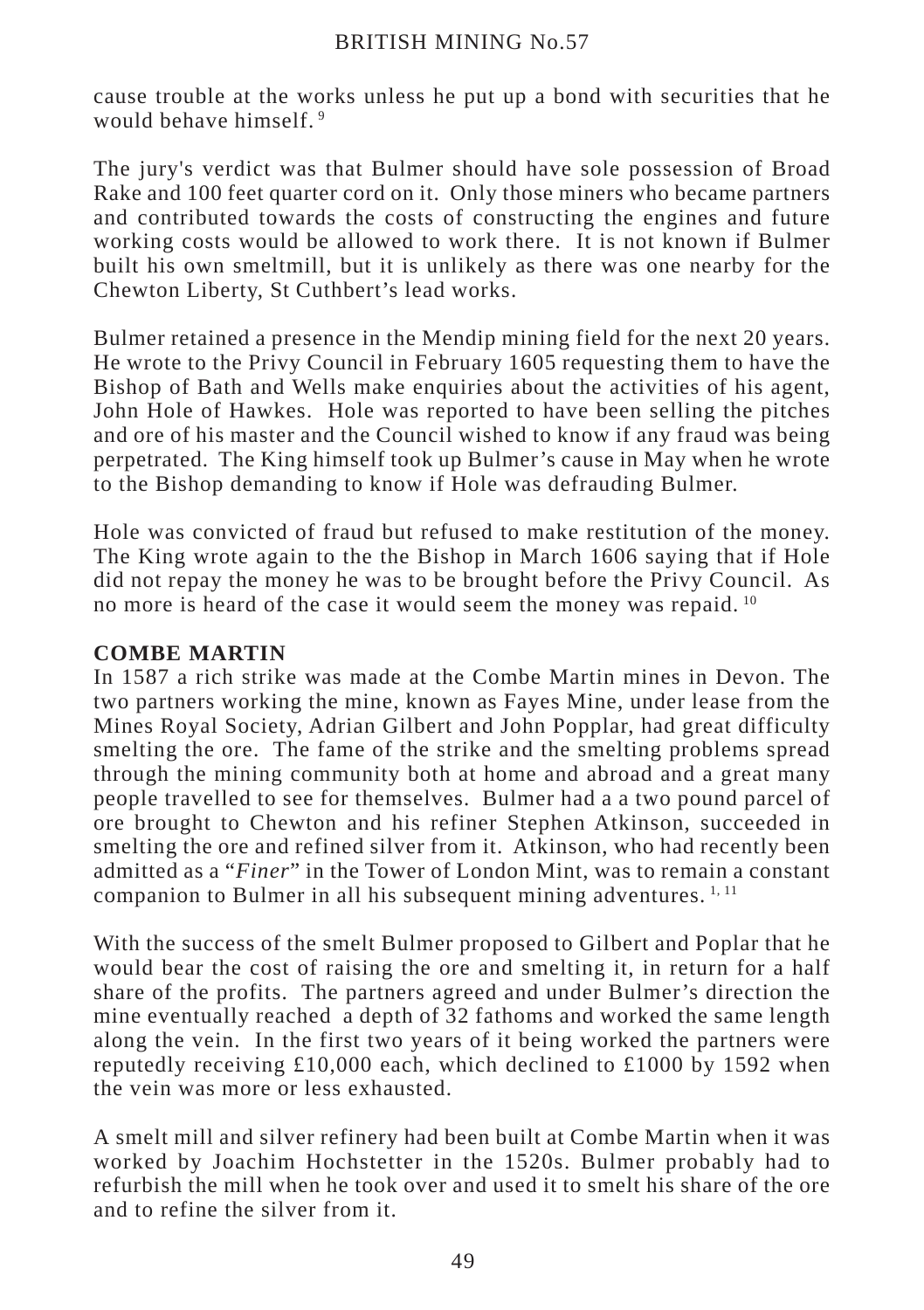The proximity of the mill to the Irish Sea and a sheltered bay for mooring ships served another purpose for Bulmer's interests, and that of the Society of the Mineral and Battery Works. Bulmer was in some way connected to the Society and they had a grant of all mines royal in the Pale in Ireland. The Society was thus enabled to have ore shipped over from their mines at Clomyne and Barristown in Wexford and smelted at Bulmer's mill. 12 Atkinson notes in his book that this ore was particularly rich in silver. For some unknown reason his partners sent their ore to Ashburton for refining, probably because Bulmer's mill could not handle all the refining. Bulmer also worked the Bere Ferrers and Bere Alston mines near Plymouth which were also large silver producers.

From the last smelt at Combe Martin Bulmer had two silver drinking tankards made. One he presented to William Bourchier, the Earl of Bath in 1593 which shows another side of Bevis's character and reveals a love of poetry. The inscription reads as follows:-<sup>13</sup>

> "*In Martin's Combe long lay I hid, Obscured, deprest, with grosser soyle, Debased much with mixed load, Till Bulmer came, whose skill and toyle, Refined me pure and Cleene, As richer no where els is seene, And adding yet a farder grace, By fashion he did inable, The worthy for to take a place, To serve at any Prince's table, Combe Martin gave the use alone, Bulmer fining and fashion*".

Footnote: Adrian Gilbert was the brother of Sir Humphrey Gilbert, the celebrated Elizabethan navigator. He was also a strong supporter of John Davies's attempts to prove the north west passage.

# **LONDON**

Bulmer's engineering skills were many and varied and this comes through in his activities in London. In 1584 he was a partner with Sir Julius Caesar, who later became Chancellor of the Exchequor, in obtaining a grant of a patent for a lighthouse he had designed. 14,15

His engineering skills were further demonstrated when he patented a new machine for cutting iron for nail making. This patent had received Royal approval by the Queen in May, 1588, and in November he received a licence for 12 years. 14,15 A mill was completed by Godfrey Box of Liege at Dartford in 1590 where the water powered machine was installed. <sup>16</sup> It is unknown whether Box built the mill for Bulmer or sublet the patent and built the mill himself. The iron which was only available in flat sheets was initially slit to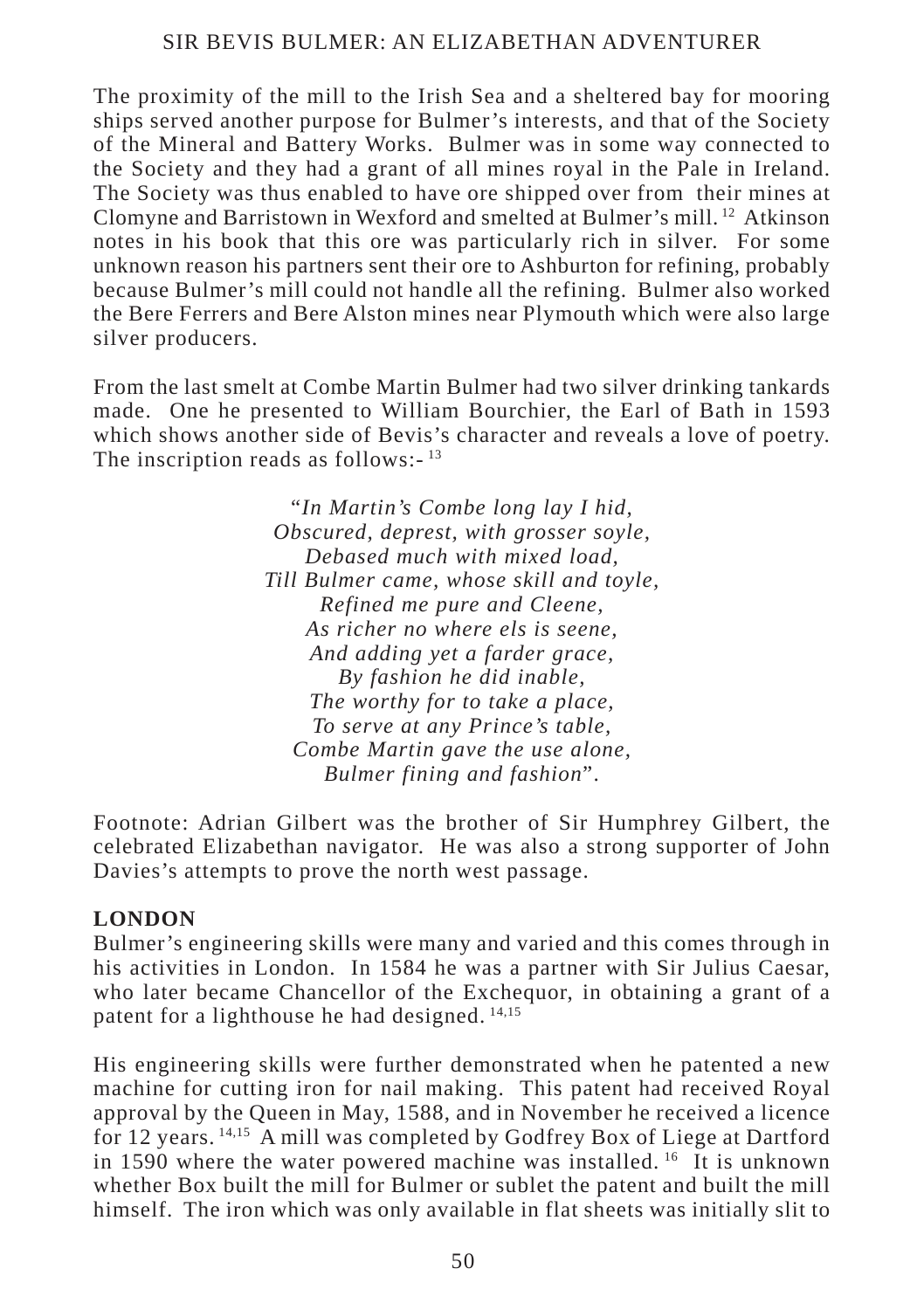the required size by the machine and it was then rounded by being drawn through a steel wortle plate with various sized holes in it. This patent was renewed in 1605 and transferred to Clement Dawbeney. It was re-called in 1612 and re-granted to Dawbeney in 1618 for 21 years. There is no evidence that Bulmer himself worked the patent, but clearly it was of some considerable commercial value. 14

As stated before he had some connection with the Society of the Mineral & Battery Works. In 1592 he sought an Exemplifictation (an official copy of a document under seal) of the patent granted to the Society on July 2nd 1584. This gave the Society a perpetual licence to search for "*calamite stone and to have sole use thereof in mixing it with other metals*".9,12

Further expansion of his enterprises came in 1593 when the Corporation of London granted him a 500 year lease to build a "*water works*" powered by a "*newly erected engine*". This horse powered chain pump was built at Broken Wharf near St Pauls and was to supply drinking water through lead pipes to houses in the West Cheap area. The Court of Aldermen gave him the use of Green Yard at Leadenhall for putting together the engine and the Court of Common Council advanced him  $\pounds1000$  on easy terms to finance the engine.<sup>17</sup> The pump was housed in a stone tower with a large cistern at the top. A report on the engine written in 1720 says that at first it was "*not managed without a great charge, in keeping so many servants and horses for the forcing the water up to the cistern*", but as it was still working at this date it demonstrates the effectiveness of the system.<sup>18</sup> The tower of the engine is featured in several early prints of London.

To commemorate the sucess of his engine Bulmer presented the second silver tankard made from Combe Martin silver to Sir Richard Martin, Lord Mayor of London and Master of the Mint. The gift of the tankard, recorded in the Reporatory of the Court of Aldermen, on October 26th 1594, *says* "*weighing* 131 oz., being 11 oz 17 pennyweights fine in goodness by the assay".<sup>4</sup> It had engraved on it a picture of Bevis Bulmer and the following verse:-13

> "*When waterworks in Broken Wharfe At first erected Weare, And Bevis Bulmer with his art The waters 'gan to reare, Dispersed I in earth dyd lie Since all beginning old, In place called Comb, where Martin Longe, Had hid me in his molde, I did no service in the earth, But no man set me free, Till Bulmer by his skill and change, Did frame me this to be*".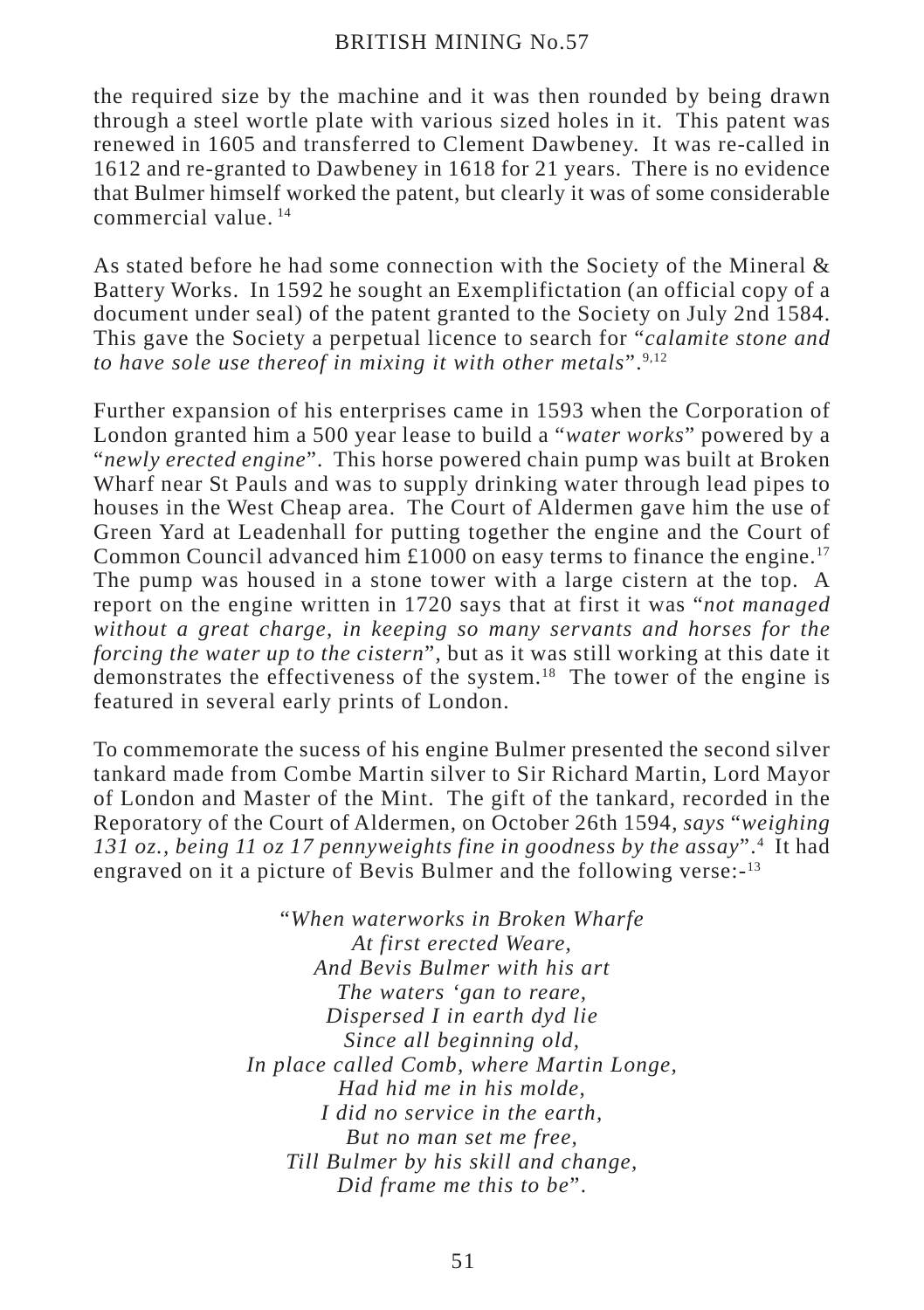In 1643 the original tankard and lid were made into small cups, these were remade in 1662, and in 1674 they were converted into four tankards by Sir Robert Vyner. Finally, in 1731, the four tankards were made into three domed top tankards. They are still in the Mansion House collection today, each engraved "*the Gift of Bevis Bullmer*".

# **SCOTTISH GOLD - The road to ruin**

The Scottish Government had a similar system of farming out licences for groups of partners to search for gold, silver and lead as the English Government. In 1592 it was having problems with the licence holder Eustachius Roche, who, among other things, had not carried out a proper search for any minerals and had failed to pay the Crown duty. It revoked Roche's licence and by an Act of the Scottish Parliament created the post of "*Master of the Metalls*", and appointed John Lindsay, Lord Menmuir, to ensure that a proper search was carried out by subsequent grantees.<sup>4</sup>

The Act also stipulated that any ores found were to be refined by Thomas Foullis who had "*found out the ingyne and moyane* (ingenuity and means) *to caus melt and fyne the vris of metallis within this cuntrie, and has brocht in strangearis, and beiggit* (built) *houses and mylnis for this effect, to his grit cost and expensis, and to the grit and evident weilfair of the haill cuntrie*". Prior to this any ore that had been found had to be transported abroad in order to be refined. These mills were built at Leith near Edinburgh where he manufactured white and red lead. The German miners, often referred to as "*Dutchmen*", were evidently holding back their smelting technology. Indeed the Act of 1592 stated that none of the previous licence holders, mainly Germans, had "*instructit ony of the leigis of the cuntrie in that knawledge*".1

By 1593, Thomas Foullis, had purchased all the land at Leadhills in which the mines were situated and in 1594 he received a Parliamentary confirmation of his rights to all the mines of gold, silver and lead. As with many goldsmiths Foullis also acted as a banker and James VI was indebted to him for the sum of £14,598 scots. He also made another loan of £12,000 scots to the King. In recognition of these loans the King granted him all the gold, silver and lead mines in Crawford Muir and Glengonnar for 21 years. It was possible the loans also influenced his confirmation of possession at Leadhills.4,19 Foullis died sometime after 1613 and the mines passed down through his family until 1638 when the last of the line Anne Foullis married James Hope, later Sir James Hope of Hopetoun. This family continued ownership of the mines for the rest of their working life.

Foullis probably aware of the fleeting nature of the gold to be found in Lanarkshire did not bother with that part of the grant but concentrated on the lead mines. It was left to Bevis Bulmer to undertake the search for gold. Having obtained letters of recommendation from the Queen in 1593 he applied for and received a Patent from the Scottish Parliament permitting *him "to search and venture throughout the Five Muir's or Forests* (of Lanarkshire) *to search for gold and silver*".<sup>1,4</sup>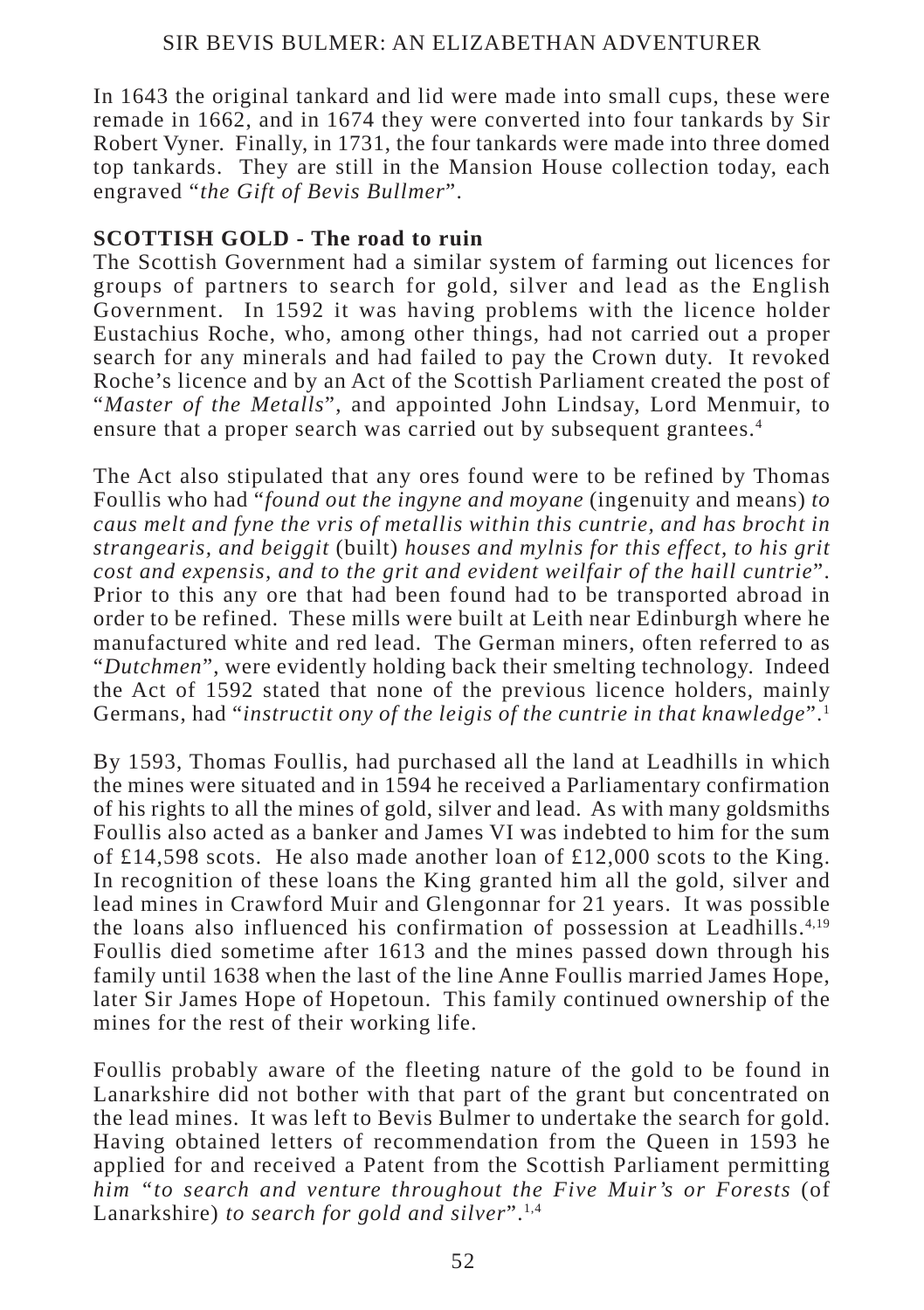Using Steven Atkinson's contemporary account of the various trials we can build up a picture of the search for gold and perhaps more telling the effect the gold had on Bulmer, which seems to have been the same since time immemmorial. Due to the weather work was confined to the summer months. The principal method of searching for gold was by hushing. Atkinson describes the methods used thus, "*when they seek for gold in combes and vallies, to frame or make a long sowgh, or scowring place, into which they bringe the stream water to scower away the light earth from the heavy sandy earth, and cull away the great stones from the heavy sand, which sand or heavy earth they scrape into theire troughe or tray, and by stirring it, and washing the same often, there is found both raine gold, flatt gold, pale gold, and black gold*".1

The first search was made at Mannock (Mennock) Moor on Mannoch Water in Nithsdale. Atkinson says that a fair amount of gold was found but it was "*jagged and not smooth*" as at other sites. He also notes that "*he* (Bulmer) *builded no house to dwell in there, which was an hindrance*". Attention then turned to Robart Moor on Wanlock Water. Here Bulmer *"brought home a water course there to wash and scower the natural gold from the earth*", which he describes as "*good gold*". Whilst working here they stayed at Thomas Foullis's house at Leadhills, (which Atkinson calls Mr Floods).

Attention next turned to Friar Moor on Glengonnar Water where Bulmer "builded a fayre countrey house to dwell in, (the site of this house is thought to have been near Lettershaws Farm, NGR 897200). Here "*he furnished it fitting for himselfe and his family*". On the lintel over the front door he eventually had carved the following verse:-19,20

> "*Sir Bevis Bulmer built this bour, Who levelled both hill and moor, Who got great riches and great honour, In Short-cleuch Water and Glengoner.*"

Bulmer also purchased some of the surrounding land and stocked it with livestock to feed his family and workmen. Here also he "*brought home a water course*" and "*got much stragling gold on the skirts of the hills, and in the vallyes, but none in solidd places; which maintained himselfe then in great pomp; and therebye he kept open house for all comers and goers, as is reported, he feasted all sorts of people that thither came*".

Attention then turned to the Elvan Water where the upper reaches are called Shortcleuch Water. Here beneath Glen Ea's Hill at Windgate another "*goodly water course*" was made and they intended to make "*sondry dammes to contayne water for the buddles, and for scowrers etc for the washing of gold*". Bulmer seems to have had a lot of success at this site for "*he gott as much gold as would maintain 3 times as many men as he did keepe, royally*". Atkinson here gives us the main clue as to the way Bulmer was affected by this wealth and shows us that he had little regard for it. *He "purposed to*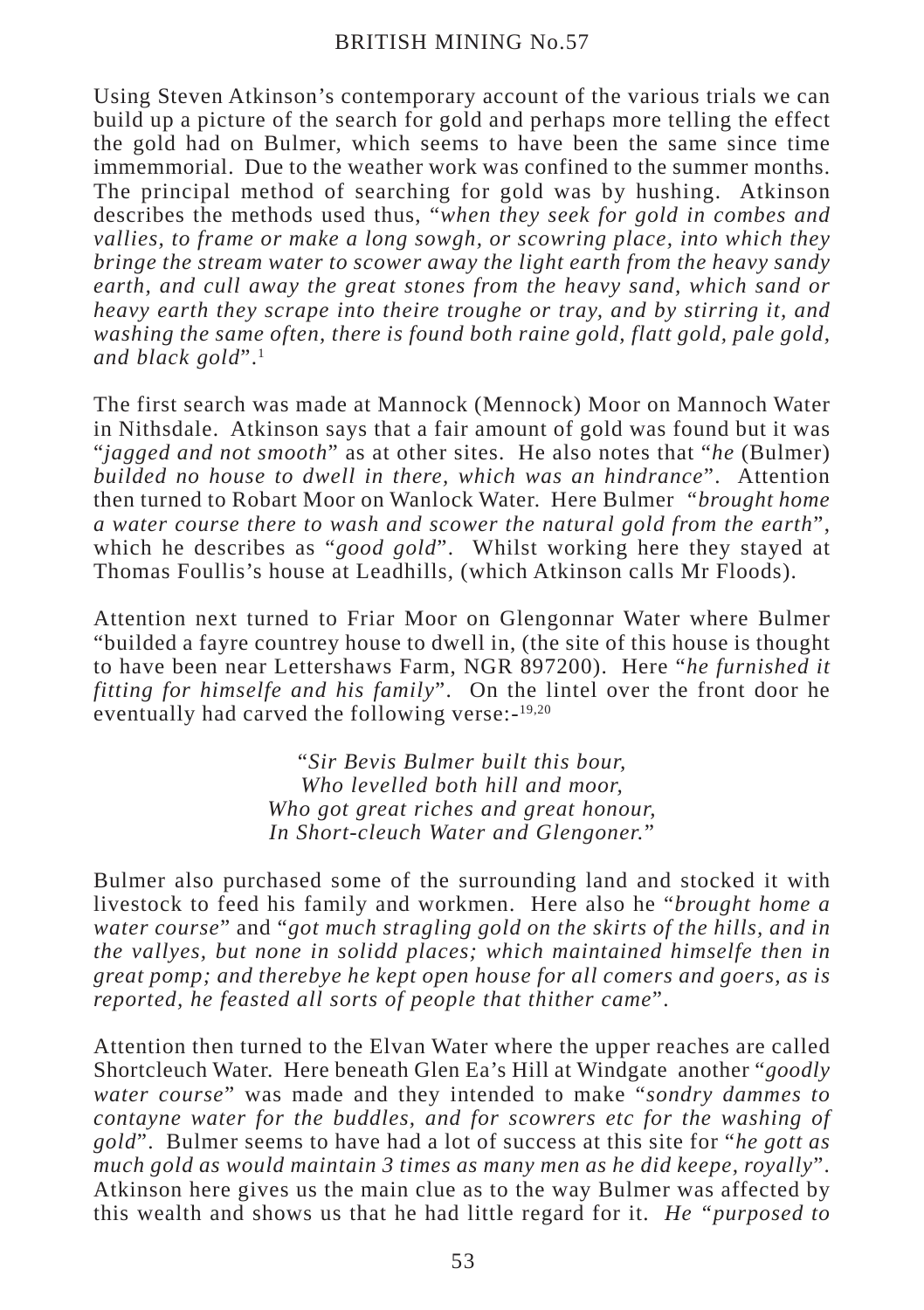*have built there* (at Shortcleuch) *another dwelling house and storehouse, but it is said that his* (Bulmer's) *hospitallity and* (want of) *frugality were the theeves that burst in, and so robbed his house, and cutt his purse bottom cleane away; and thus he consumed himselfe and wasted what he did gett in gold, which was much, both of great gold and small gold*".

From Shortcleuch Water they moved to the other side of the valley to Longcleuch Head near Wellgrain Dod at a site which still bears the name of Bulmer Moss. Irving's map of 1856 shows these working as the "*Gawd Scars*".4 The reason for the move to Longcleuch was that some workmen had found two pieces of gold, one weighing six ounces and another of five ounce weight.

Here they found a great deal of what Atkinson called "*small mealy gold*". " *And he* (Bulmer) *gave some away, sondry times, to unthankfull persons. He sold much thereof for half payment, and such as he was most liberall unto, they were readiest to cut his throate*". The main find at this site however was "*a vaine discovered by Mr Bulmer*" that "*held much silver, and may prove a rich mine, if it be followed with such as know the nature thereof*". It would appear that this was not developed as "*he* (Bulmer) *wanted a watercourse to help him*".

The greatest find was made at Glengaberr Water on Hinderland Moor, north west of St Mary's Loch in the Forest of Ettrick. Here "*Mr Bulmer gott the greatest gold, the like to it in no other place before in Scotland*". They found a large amount of "*great gold, like Indian wheate, or pearle, and black eyed like to beanes*". They did not build the usual water courses or houses and were eventually driven out by the weather, Bulmer deciding to leave it for another  $\frac{d}{dx}$ ,  $\frac{1}{21}$ 

#### **RETURN TO THE CAPITAL**

After three seasons Bulmer travelled back to London and the Royal Court in 1595/6. In his usual generous style Bulmer had a porringer made from some of his gold which he presented to the Queen. On it was engraved the following rhyme:-1,14

> "*I dare not give, nor yet present But render part of that's thy own, My mind and hart shall still invent To seek out treasure yet unknown.*"

So moved by the gift the Queen replied "*Bulmer thou art a true faithfull servant, I have too few such as thou art*". Such was her pleasure with the gift that she ordered him to look for a sinecure which had not been already granted and it would be his for the asking. Bulmer soon became in Atkinsons words "*one of her Majesties sworne servants and this was his first stepp at Court, and from thence he learned to begg, as other courtiers doe*".1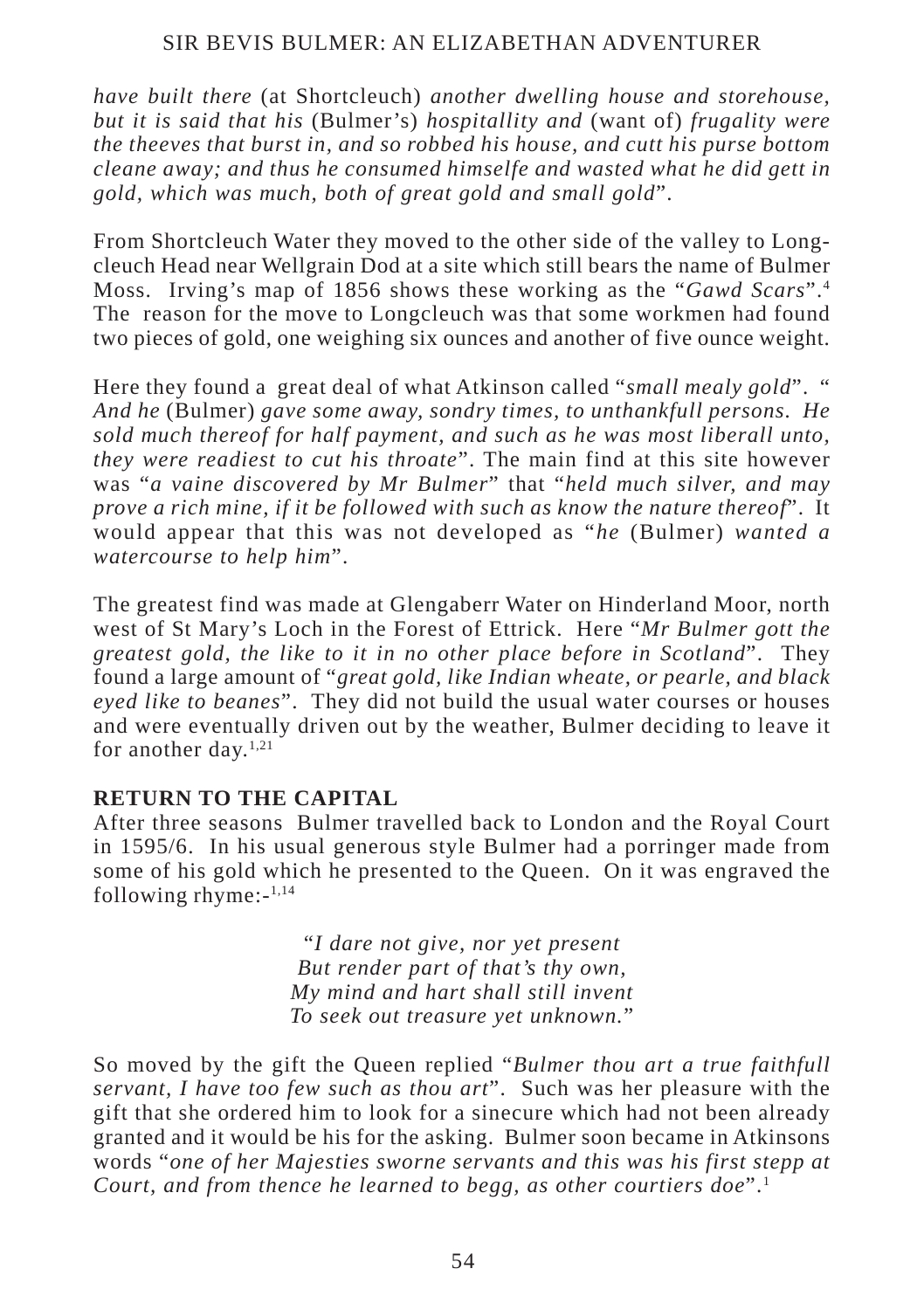With his return to more clement climes Bulmer wrote down his various enterprises, experiences and conclusions he had come to regarding minerals and their sources etc under the title of "*Bulmer's Skill*".1,14 Unfortunately it was never published and it was up to his pupil Atkinson, who saw the book, to narrate much that it contained.

In August 1595 Sir Walter Raleigh returned from his first voyage to Guiana (present day Venezuala) and the Orinoco River. He brought with him a great deal of white spar or quartz peppered with gold flecks. This was refined by Bulmer and Master Dimoke and assayed at between 12,000 to 26,000 assay pound of 12 grains to the ton.  $13,21$ 

Bulmer was rewarded for his gift to the Queen in 1599 when he was granted the duty on all coal which was transported by ship. He was to receive five shillings on each chaldron of coal which was carried for export and twelve pence per chaldron of coal transported between any of the haven towns. In return he was to pay an annual rent to the Queen of  $£6200.^{4,14,22}$  So lucrative was this sinecure that he had over a £1000 annual income from it. Bulmer held his position as "*Farmer of Duty on sea-borne Coals*" until August 1607 when his deputies who were supposed to take care of his business affairs neglected to pay the annual rent and he lost the monopoly. The King must however have had a soft spot for Bevis for he issued a warrant to pay him £500 "*of the Kings free gift*" by way of compensation on April 14th 1608 and on the 24th released him from repayment of the arrears.<sup>3,10</sup>

He was further expanding his interests about the same time when in a letter to the Queen in which Bulmer writes "*re imposts on wines, you now have lost £2047 7s 1d, this year you will lose £1500 more. If you please to grant the same, you shall have £1400 a year and 200 tuns of good wine, or £10,000 rent paid at Michaelmas next, and the other £4000 next half year, but always before hand*". This letter is undated but in July 1599 he writes to the Queen, "*The amount collected, re imports on French and Rhenish wines, Michaelmas 1597 to same 1598, gives you a clear profit of £6841 7s 3d, and by the out ports £3632 18s 8d, total £11,385 12s 11d.*"13

In October 1599 he writes to the Queen requesting the "*prerogative for preemption of tin*" for which he offered £10,000 a year, the pre-emtion to be £26 13s 4d per 1000 lbs. The Queen ordered that "*my Lord of Oxford be made acquainted with Bulmer's offer*". His offer was unsuccessful and Sir Walter Raleigh obtained the farm of the tin Royalty. He did not enjoy the privilege for long as the Queen abolished the pre-emption the following  $\bar{v}$ ear.<sup>9,12</sup>

# **THE KNIGHTS OF THE GOLDEN MINE**

Bevis Bulmer was back in Scotland in 1603 when on January 18th a Warrant to the Exchequor was issued by James the 6th to pay Bulmer £200 to be "*employed about the Mynes of Gould in Scotland*".3 On February 7th George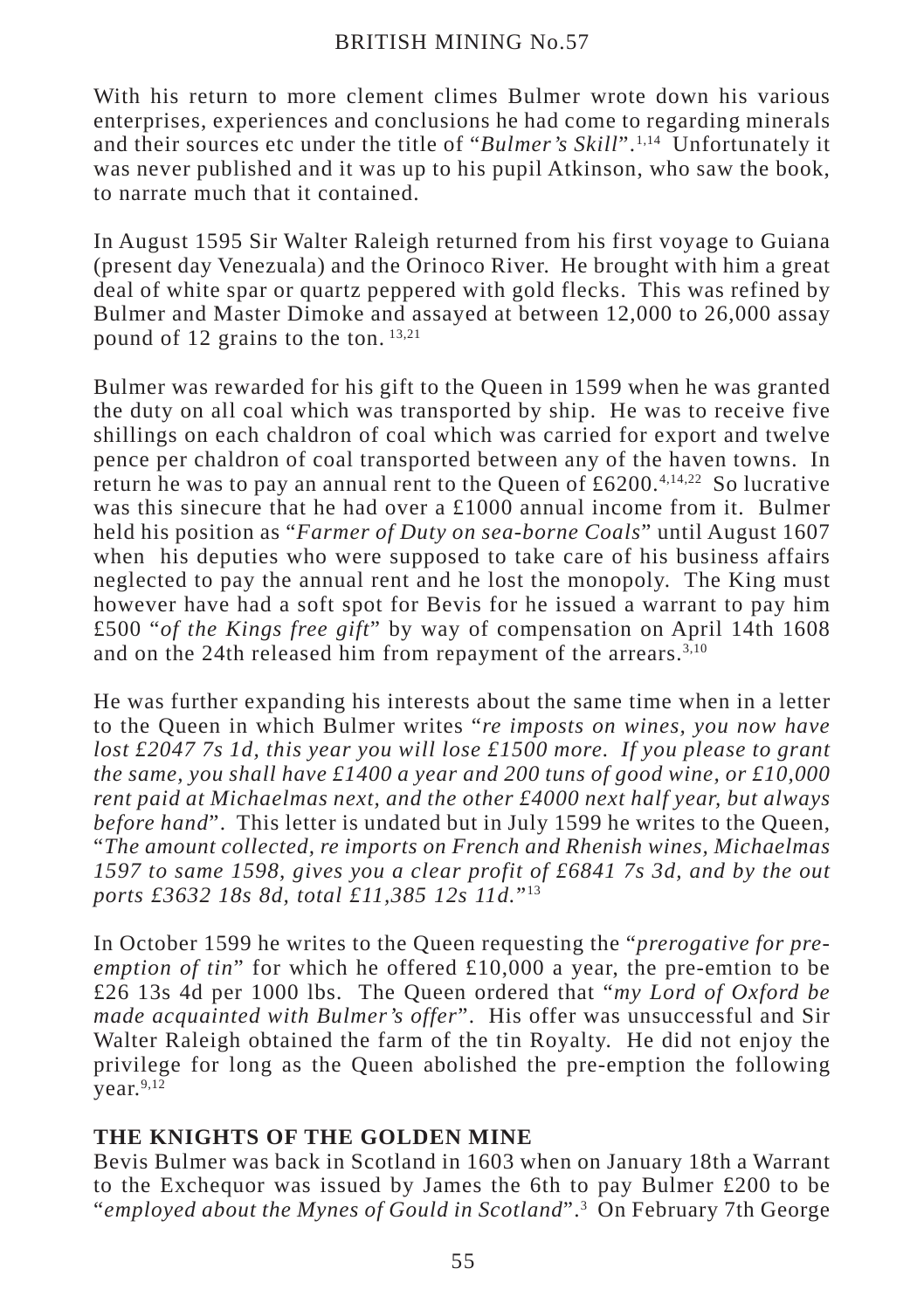Bowes was granted £300 to make a search on the Wanlock Water.10 Bowes had recently undertaken an inspection of the Lake District mines leased by the Mines Royal Company.23

It would appear that this was a preliminary sorte and it was not until October 1603 when an Assignment was granted by the King giving Bulmer rights to search for gold and silver on several rivers in Scotland and the Wanlock Water area assigned to George Bowes, that the search became official. They were also allowed to search jointly or singly at pleasure but from Bowes's letters there appears to have been considerable rivalry.<sup>10,14</sup> In November 1603 George Bowes received a letter from Richard Cecil which told him that by order of the Privy Council he was to meet Sir William Godolphin and Bevis Bulmer at Carlisle about "*mining matters*".13

In January 1604 Bulmer had returned to London "*with assurances that ye goldmines in Crawford Moore wilbe found. Having brought hither so much sifted out of ye earth in droppes or crommes and little gobbets as must make ye King a cupp*".3

Bulmer was summoned before the King and notes in his book that "*his Highness was well pleased to see me so well and bearing my age and travailles so comely*". "*And especially* (said the King) *because I desire to hear more of my gold mynes in Scotland*". Maybe Bulmer had indeed made the King a "*cupp*" to receive such a summons.

The King then revealed to Bulmer a scheme to finance the further exploration of Scotland for gold and silver which the King referred to as a "*Plott*". To finance the "*Plott*" Bulmer was to find 24 gentlemen with "*lands, goods or chattels*" worth £10,000 or an annual income of £500 prepared to become adventurers in the "*Plott*". They were to be offered knighthoods in return for investing £300 sterling and would be known as Knights of the Golden Mines, or Golden Knights. Bulmer was to be the director of all the works, the workmen were to be paid weekly and all victuals, tools, implements and even a church for the workmen would be provided from the common fund.

Sadly through the interference of Richard Cecil, the Lord Treasurer, who was notorious for his opposition to original ideas, the scheme came to nought and only one knight, Sir John Claypool, who had already invested £500, was created. Bulmer's comment on this was "*me thinketh it strange, that the King of Greate Brittaine should make a graunt, and that a Nobleman of England should cut it of, and say, It is not fitting that such a suite should be granted to so meane a man*".1

He returned to Scotland in February 1604 armed with a proclamation from the King which was to be read at the market crosses at Lanark, Dumfries, Peebles and "*all other places needfull*". This prohibited "*in ony way to steal or convoy secreitly away ony part of the gold or silver to be gotten in*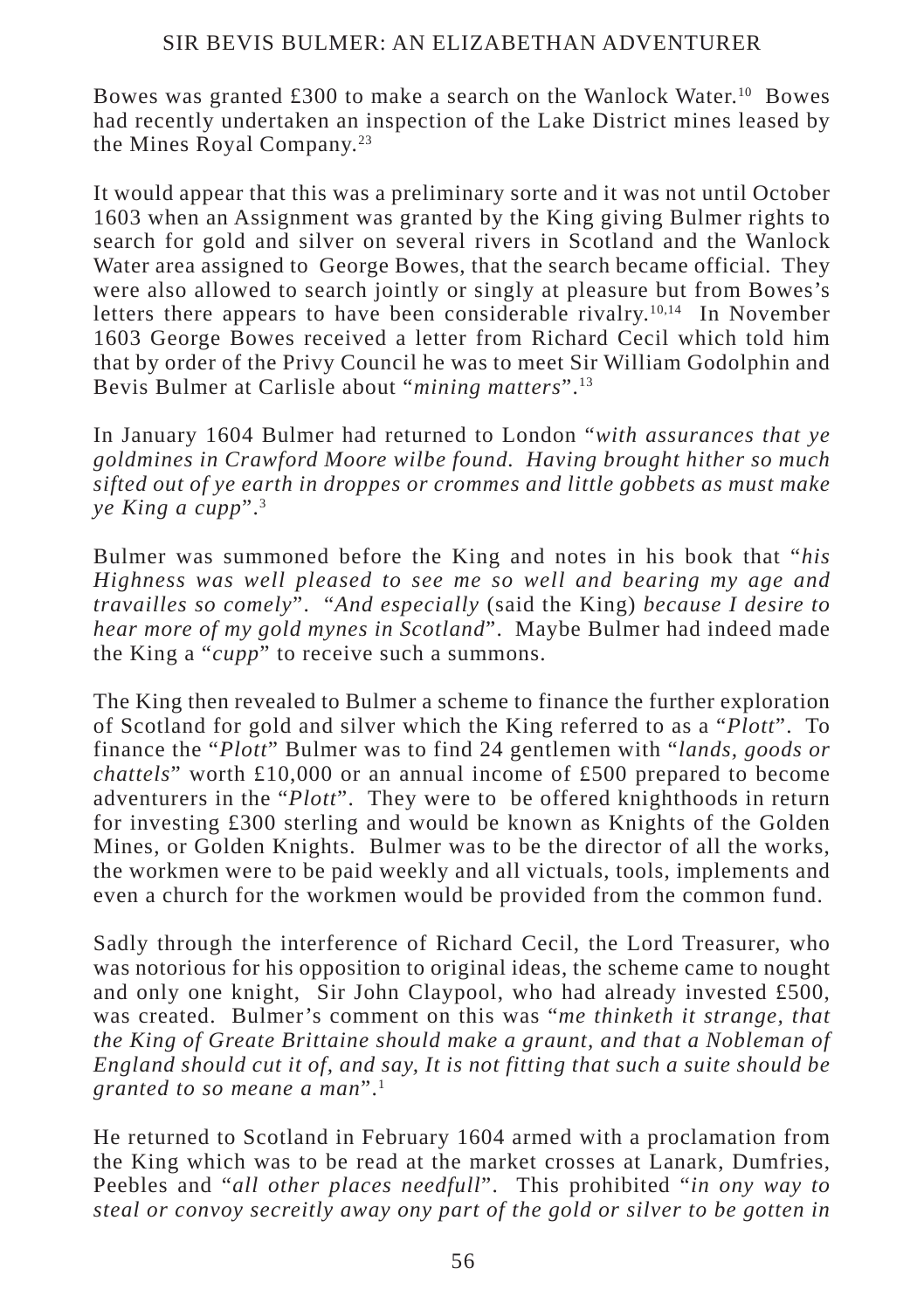(Bulmer's) *mynes, under paine of death*".3 George Bowes, however, did not receive a similar proclamation.

Letters written by George Bowes to various people reveal not only that there was little love between himself and Bulmer but most of all the atrocious conditions he laboured under. Bowes and his workmen were forced to live in tents whereas Bulmer had the comfort of his home at Glengonnar. Whilst Bowes may have possessed a great deal of knowledge about normal mining he completely misunderstood the nature of the gold finds and wasted his time searching for a gold vein. Trenches several hundred feet in length were eventually excavated at Wanlock Water, Glangresse, Beltongrain and Stakemoss.

Letters written in April 1604 demonstrate his inexperience at alluvial mining when he asks that "*a skilfull Gold washer*" should be sent so that he could apply himself "*whollie to myninge, for discoverie of a vaine*". The gold washer could also collect all the gold found by both himself and Bulmer which hints that he suspected Bulmer of some dishonesty. A smithy, carpenters shop "*and other necessary lodges*" had been built and he had spent half the money granted to him. Work was being held up due to a snow drift in Glangrese Gill a quarter of a mile in length and over 400 yards in width.<sup>3</sup>

By the end of May he had spent all of the £300 and was using his own money to keep things going. Operations were still being hampered by wind and rain and his workmen were suffering from the atrocious weather. He and seven of his men were down with scurvy and the fact that winds had wrecked the workmens tents did little to help matters. Once again he requested that someone responsible should be sent to check that the work he was doing was was comparable to Bulmer's. He seems to be getting very worried about the lack of progress as he admits that he had only found 30 shillings worth of gold.

The following month he began clearing an ancient shaft on Stakemoss. Some traces of gold had been found in the infill but after clearing it out it was found to have been washed in during his hushing operations. By the end of July he seems to have reached the end of his tether and writes pleadingly for someone to be sent to take an inventary of his stock and see that he had made a genuine effort to discover a gold vein. He had hoped to make a plan of his work but the weather had destroyed all his instruments and paints. We hear no more of his presence after 1604.<sup>3</sup>

Close examination of Atkinson's book reveals that Bulmer also worked the silver vein found at Bulmer Moss on the first expedition on this second trip. The clue comes in his book as he gives two accounts of the 1593 expedition. In the first account he stated that the vein of silver found at Longcleuch "*may prove a rich mine*" which suggests that it was not developed in the 1593 tour. However in the second account of the expedition he says that "*At Lang-cleuch-head Mr Bulmer made a stamping mill*", so it is highly likely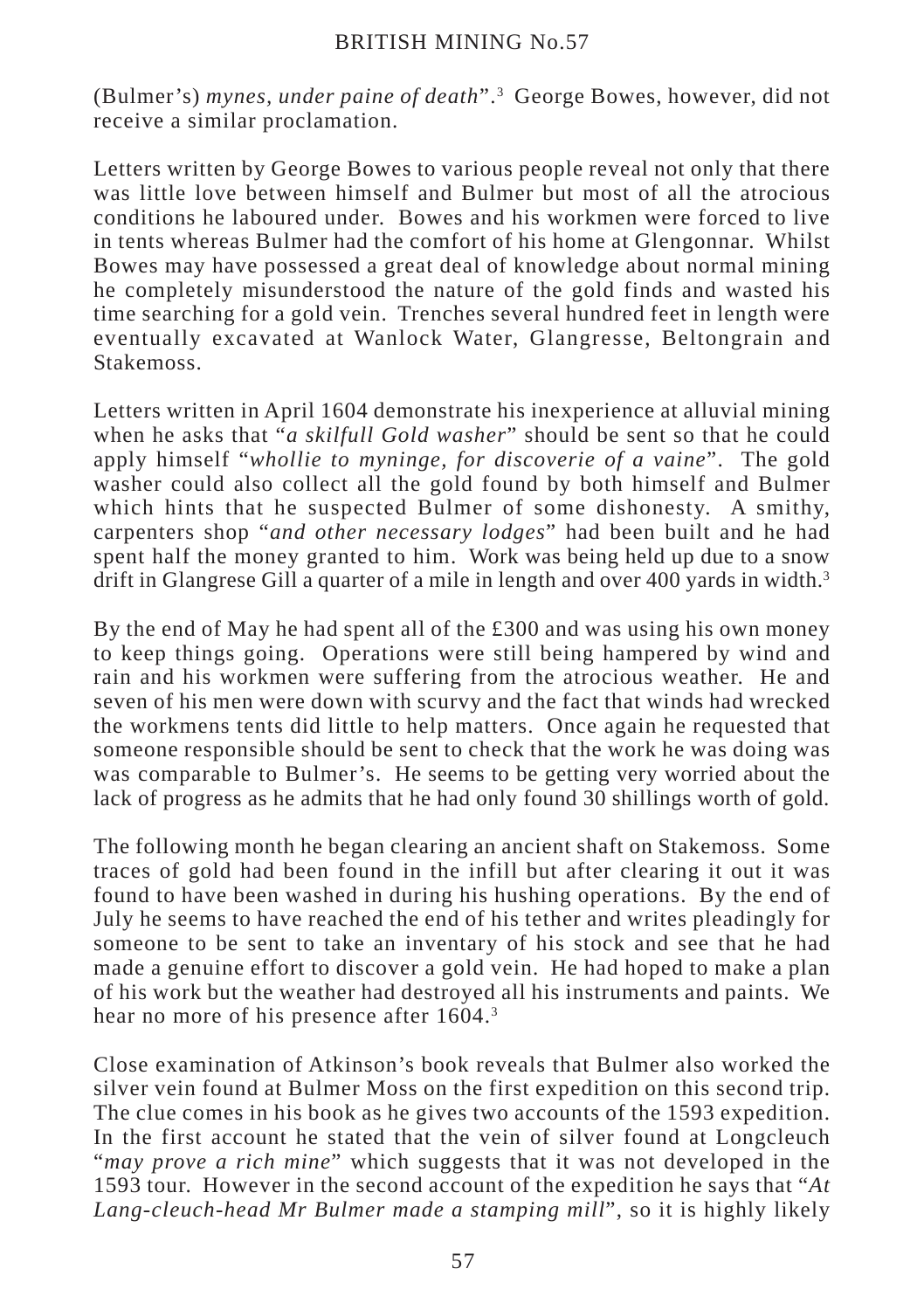that the vein was worked on this second trip. Atkinson says the stamp mill in "*foreign parts is called a Tanacanagno*" and in Cornwall is is known as a "*plash mill*". Traces of the mill were to be seen in 1745 (see appendix 2). Another likely site he might have visited could have been the Forest of Ettrick which they had left unworked in 1593.<sup>1,4</sup>

Bulmer must have been a lot more successful than George Bowes as he received a knighthood. The proclamation of February 1604 describes Bulmer as esquire. However in the correspondance over Bulmer's Mendip mines in February 1605 he is termed Sir Bevis Bulmer so evidently the King was pleased with his work in Scotland.

# **HILDERSTONE**

In 1605 an event occured which was to involve King James, Bulmer and others, in a venture that was to cost the King dearly for very little reward.

A collier named Sandy Maund whilst out walking near Hilderstone Burn below Cairn-Popple Hill four miles south of Linlithgow found a piece of "*redde mettle, no man thereabouts ever saw the like*". He dug into the ground with his mattock and found another piece of stone which when he broke it open proved to be a white spar which glittered. After showing it to some friends, one of them told him to take it to Sir Bevis Bulmer's house at Glengonnar. One of Bulmer's workmen refined it and found it very rich in silver. Bulmer doubting the results then tried it again himself and it still proved rich. 1,24,25

Bulmer then notified the King who granted him a Tack note for all mines of precious stone in Scotland for five years to run from March 24th 1605. The King ordered the Great Seal should be appended to the Tack note in January 1606.10 Bulmer then reached an agreement in March 1606 with the landowner, Sir Thomas Hammilton of Bynnie, Lord Advocate of Scotland, possibly similar to the one he used at Combe Martin to work the mine. Although Sir Thomas owned the land in which the mine was situated he had to obtain the King's consent to begin work as the mine contained silver and was therefore a "*Mine Royal*". Sir Thomas was granted a charter under the Great Seal on April 4th 1607 granting him all mines within the lands of Ballinkrief, Baithgate, Drumcrose, Tortrevin, Torphichen, and Hilderstone. However Bulmer found he was unable to raise enough ore to pay the development costs and withdrew from the agreement in August, 1607.19

When first worked, Atkinson says the vein was two inches thick and the ore both malleable and tough, with coarse silver worth 4s 6d per ounce. One shaft was so rich that it was named "*Gods Blessing*". Ore from this shaft contained 24 ounces of fine silver per hundred weight and was valued at £60 sterling per ton. The richest assayed at £120 per ton. When refining the ore Atkinson regularly produced £100 sterling per day. During the period from March 1st 1606 to December 1st 1607, 30 tons of lead ore was raised at a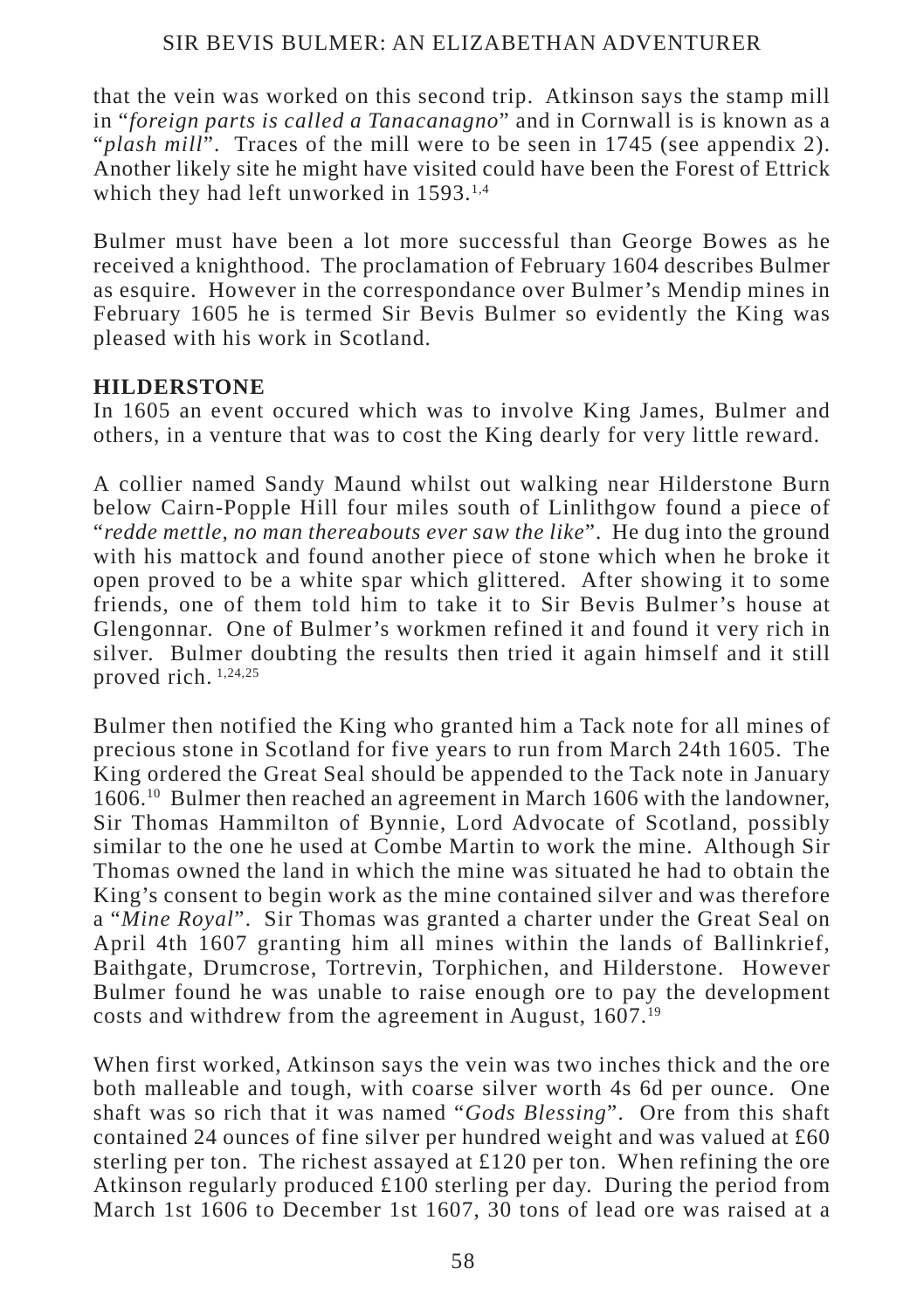cost of £700 sterling. The King was entitled to a tenth of this which amounted to 20 stone of clean silver. Sir Thomas estimated that the mines would yield a profit of £500 sterling per month after working costs were deducted.

Atkinson had sent a sample of the veinstuff from God's Blessing Shaft to his uncle in London. After showing this to various goldsmith's he got an interview with Cecil, the High Treasurer, and showed him the sample. After assurances that there was no fraud involved he told Atkinson that he would show it to the King whose cupidity was evidently raised by the sample from Scotland. On November 25th 1607 Sir Bevis Bulmer and five other Commissioners were ordered to Hilderstone to take enough ore to enable a true estimate of its value. A warrant was issued instructing Lord Knyvett, Warden of the Mint, to issue money when required for use at the mines.<sup>10</sup>

Sir Bevis Bulmer appeared before the Privy Council at Edinburgh on December 17th 1607 and presented a letter from King James. The letter authorised Bulmer and five others to go to the site and raise ten tons of undressed ore which was to be sent by ship for assaying in the Tower of London Mint. A previous shipment of samples sent to the Mint had been lost in a shipwreck. They were to be accompanied by Sir John Arnott, Deputy Treasurer for Scotland and Thomas Achieson, master of the Cunyie Hose (the Scottish Mint in Edinburgh). The Lords of the Privy Council expressed some doubt as to the legality of the Crown's taking the ore without the consent of the landowner. However a letter from Sir Thomas Hammilton, in which he said he was content that the Commissioners should be allowed to take the samples, was read out by Sir John Arnott,.

The Scottish Privy Council issued a warrant in January 1608 that, in order to ensure the King's interests were to be protected against any fraud, a sample should be taken from the ore raised. This was to be refined at the Cunyie House and cast into an ingot which was to be divided into two parts, one half to be retained at the Mint and the other half sent to the King. Later in the month the master of the Mint, Thomas Achieson, appeared before the Privy Council seeking clarification as to whether the Troy or Avoirdupois weight should be used. After consulting with the goldsmiths at the London Mint they decided to use the Troy weight.

In February 1608, 38 hogshead barrels weighing a total of 1171 lbs were delivered to Sir John Arnott and sealed in his presence. These contained 20,224 lbs troy weight of a mixture of ore and spar ready to be shipped to London. Atkinson travelled south with this ship and carried out an assay at the Tower of London. The results here were not as productive as those made in Scotland where the price of coal, wages and other charges were a lot cheaper. He accomplished more in three days there than he did in a week in London.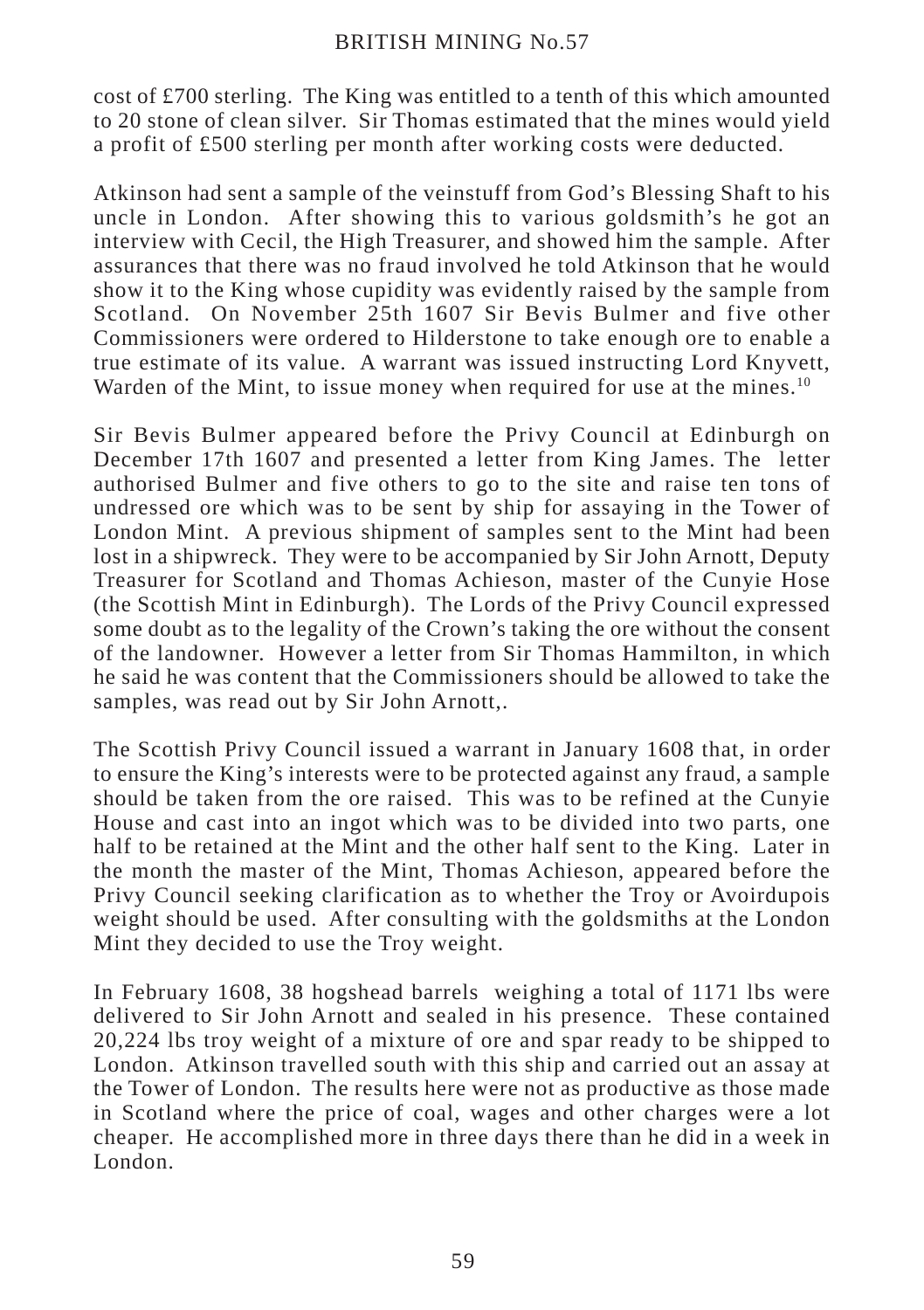Reports from the mines and Atkinson's assay were sufficient to persuade the King to pay Sir Thomas Hamilton £5000 Scots for the mines and work them at the Crown's expense. Letters Patent were issued on April 24th 1608 which appointed Sir Bevis Bulmer "*maister and surveyair of the earth werkis of the lait discoverit silver mine*". These received the Great Seal on May 8th 1608. The following day he received a grant under the Privy Seal of £2419 16s 10d to be "*ymploied about the mynes in Scotland*".10

Bulmer was paid a daily salary of £8 Scots. The other officers at the mines were:- George Bruce of Carnok, treasurer, Archibold Primrose, clerk, James Craig, purveyor, James Bla, deputy to George Bruce and Archibold Primrose, and John Myr, *"attending for putting of the workmen to wark in the morning, attending on them all day, and seeing theme keip their ordinarie houris at lousing fra their work*".

The accounts for the period from May 8th 1608 to May 7th 1609 show that money seems to have been no object. A total of £20,815 8s 9d Scots was spent developing the mines, building stamp mills on the the river that flows from Loch Linlithgow and other ancilliary buildings. A similar sum was spent in building a smeltmill, refinery and warehouses at Leith. On the Leith Water as it flows through the suburbs of Edinburgh, there was a place which in 1859 was still known as Silver Mills.<sup>19</sup> A copy of the accounts for the period May 1608 to December 1610 are given at the end of the article.

There were seven shafts eventually sunk at various sites; Gods Blessing, German's East and West Shafts, "*A new shaft set down by David the German callit - Serve them all*", Harlies Shaft and two others, the "*long shaft*" and "*the blak shaft*".

All the equipment for the mines and mills had to be shipped from Leith to Borrowstown and then transported overland to the site with only provisions being obtainable locally.

Conditions at the mines which were worked day and night were not without danger. In May 1608 £5 11s 0d was paid for "*ane winding sheit, ane kist and uther expenss maid upoun the buryall of Emmanuall Thomas englishman quho depairtit this lyfe at the mynes this week*". Earlier in the month he had been paid sick pay of 24 shillings. In 1609 a Cornishman, Henry Rice received £6 for 12 days wages "*being evill hurt*" and later he was paid £6 for his expenses to travel home. There are other payments of money to people hurt in the mines.

A Proclamation was issued in September 1608 forbidding any ships captains from assisting three men who had deserted the mines and were trying to obtain passage back to England. The Proclamation also ordered magistrates in the border towns to watch out for the three miners and any other miners who had been at the King's mines who were attempting to escape across the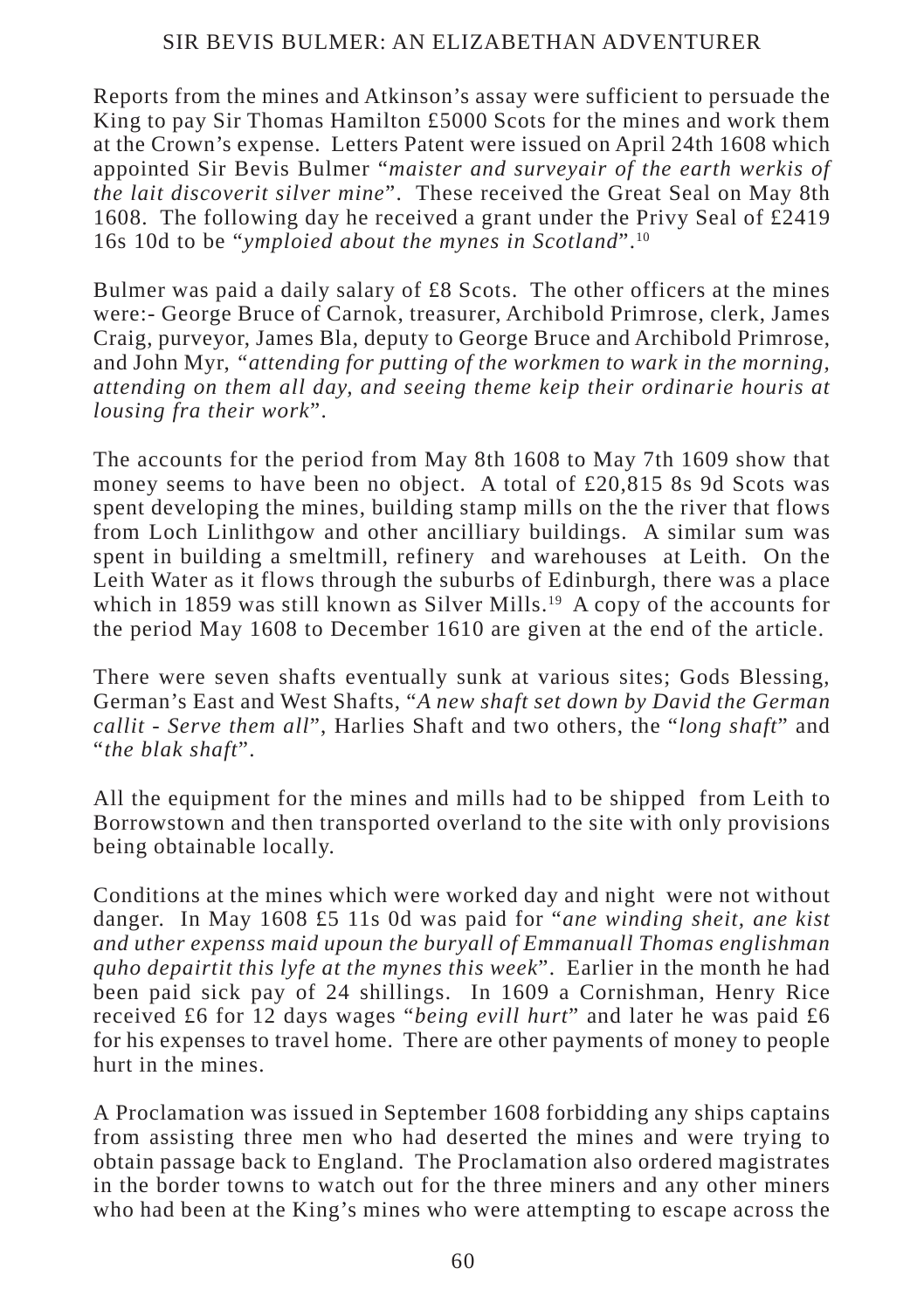border. They were to be imprisoned until they could be examined by the Lords of the Privy Council. The said *magistrates "will answer upoun thair obedience at thair heichest perell*".

In August 1608 a shipment of 100 tons of ore was shipped to London. This was packed into 398 barrels and the total cost of the barrels, transporting them to the ship and loading cost  $\pounds$ 770 16s 4d. This suggests that the smelt mills were not finished at this time. To ship the ore on two ships cost £118 sterling.

The King ordered that trials of the ore should be made by several people in order to obtain a more balanced opinion as to the silver content of the lead ore. Sir Richard Martin, master of the London Mint, made an assay from the ore and estimated that a ton of silver ore could be refined at the expense of 500 cwt of lead and the ton would yield 36 dwt 8 oz which he valued at £116 2s 1d. Another trial was made at an iron furnace in Sussex in October which, not suprisingly, gave very poor results.

It would appear the King got the worst of the bargain, however, as Atkinson wrote "*But when the same mines befell unto the King's Majesty to be superiour or governour thereof, then indeede it was not so rich in silver altogeather*". In an attempt to improve matters the King spent  $\pounds 140$  to bring Henry Starchy and seven other miners from Saxony to Hilderstone in January 1609. Emmanuell Hochstetter, a skilled mining engineer, who ran the Mines Royal Company's Cumberland mines, was paid £15 sterling for travelling to the mines from Keswick and staying there six weeks.

Direction of the work at Hilderstone was put in the hands of Henry Starchy and the other Germans on March 13th 1609, but Bulmer kept control of the finances. On September 11th he received £2160 from Sir John Arnott, the Deputy Treasurer, to clear up the financial side of the venture work finally ceased in December 1610.10

As with so many other mines the richest ore was usually the first to be found, the vein becoming increasingly poorer in depth. In Atkinson's words "*Untill the same redd-mettle came unto 12 faddomes deepe, it remained still good; from thence unto 30 fathome deepe it proved nought; the property thereof was quite changed miraculously in goodness, it is worth little or nothing; and more, uppon an instant, after the Bronswick's entered, it was quite altered* in quality, but not in colour, fashion and heaviness".<sup>1,3,10</sup>

The Hilderstone mines were leased in 1613 to Sir William Alexander, Thomas Foullis and Poalo Pinto, from Portugal, paying a duty of one tenth to the Crown. The Crown reserved the right to repurchase the mines for  $\text{\pounds}100,000$ Scots at six month's notice. Needless to say, this option was never exercised.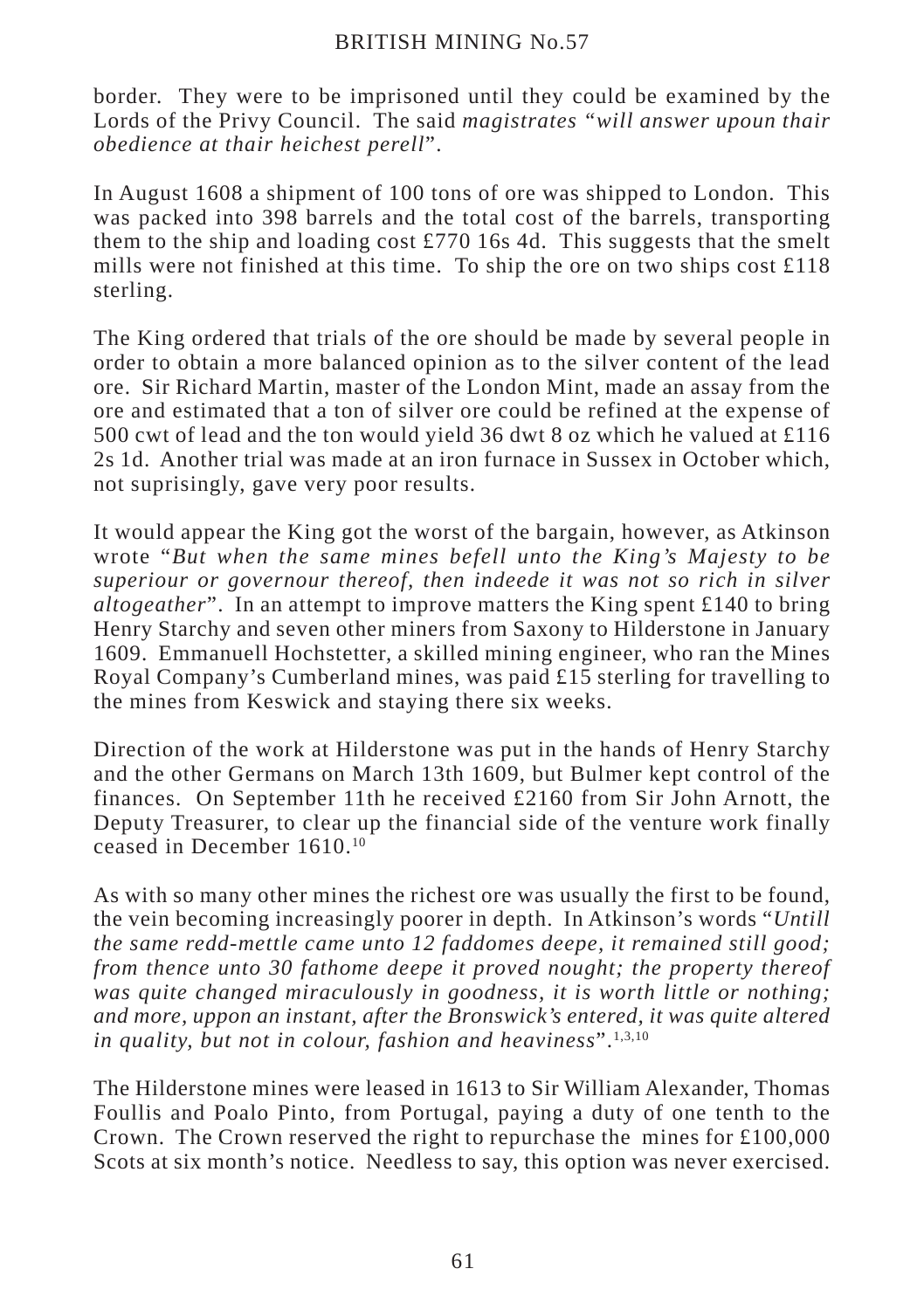# **THE SPIRIT DIES**

After the decline of the Hilderstone mines Bulmer and Atkinson travelled to Ireland. A rich strike of silver had been made at Kilmore in County Tipperary in 1612 yielding 3lb of silver per ton. The licence of the Mineral and Battery Works had lapsed and a syndicate, headed by Sir Thomas Hammilton, was set up to work the mines. Bulmer was invited to take charge. $1,12$ 

To bring the story to a close it would be well to use Atkinson's own words, "*And he had alwayes many irons in the fier, and often times intricate matters in hand to decyde; and too many prodigall wasters, hanging on every shoulder of him. And he wasted much himselfe, and gave liberally to many, for to be honoured, praised, amd magnified, else he might have bin a rich subject; for the least of these frugalities* (profusions) *were able to robb an abbott. By such synister meanes he was impoverished, and followed other idle veniall vices to his dying day, that were not allowable of God nor man: and so, Once downe aye downe, and at last he died at Awstinmoore, in my debt £340 Starling, to my great hinderance, and left me in Ireland much in debt for him, etc: God forgive us all our sinnes! But if he had lived to this day, undoubtedly, he might have paid all men*".1,3

Sir Bevis Bulmer died on September 15th 1613 at Randal Holme, the house of Mr Francis Whitfield just to the north of Alston. The inventory of his goods and chattels made by his son John shows that his worldly wealth amounted to the clothes he stood in which, along with a sword and dagger, were valued at £4 0s 4d. Bulmer had borrowed a further £10 from Francis Belgrave of Newcastle to purchase more clothes. There is no mention of any mining or surveying equipment which was possibly left with Atkinson in Ireland. 26 So the man who had mixed with the highest in the land died a pauper, ignored by all who had been so willing to court him in his heyday.

When Bulmer died, he had a lease of the Alston mines from Mr Henry Hilton for 21 years, for an annual rent of £10. This was held in trust by Francis Belgrave, but the location of the mines on Alston Moor is not stated.<sup>27</sup>

He left a son John, and two daughters, Elizabeth and, somewhat ironically, Prudence.13 His name still lives on in Scotland, however, in Bulmer Moss near Leadhills and Bulmer's Hill near his old home at Glengonar. In 1876, when Porteos wrote his book a row of houses in the village of Wanlockhead still bore the name of "*The Gowd-Scar Row*".24

Bulmer also worked mines at Treworthie and Langassock in Cornwall and had coal mines and salt works in Wales. Unfortunately we have no precise dates for these ventures  $1, 17, 28$ 

John Bulmer seems to have followed in his fathers footsteps for in 1634 he is named as Master Surveyor of the Kings mines in a Liverie for application to patent a waterpowered device for raising goods and ships from the sea bed.29 In 1641 he is named as a sea captain in a petition to the House of Lords. In this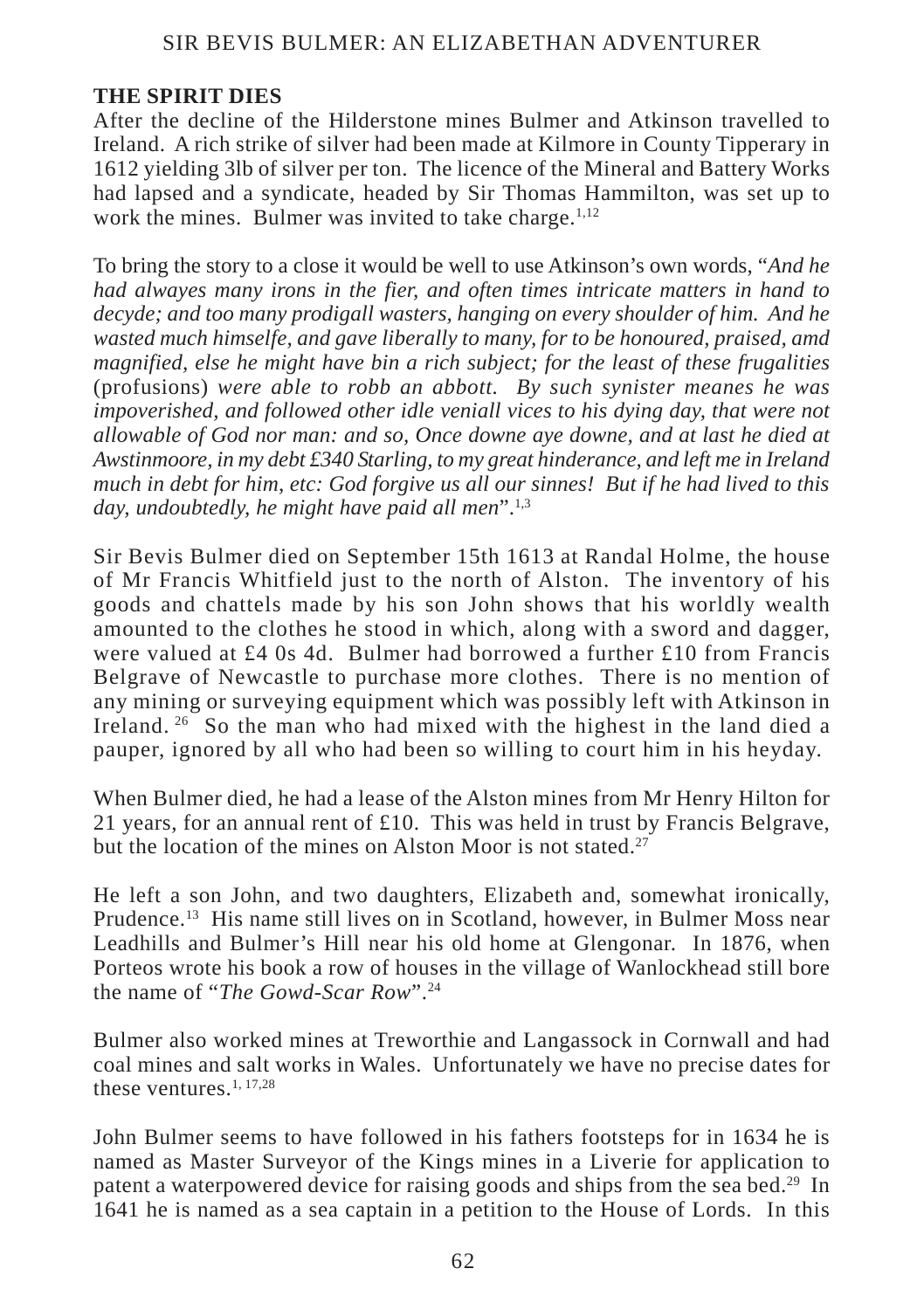petition he states that Letters Patent had granted him licence to raise goods and ships which had been lost at sea. After spending "*many thousands of pounds*", he was opposed by the Lord Admiral and others who claimed wreckage.30 It would appear that his petition failed and he resorted to writing broadsides to back up his case. In 1643, 1647 and 1649 various tracts appeared under his name referring to his device for raising ships.  $31-33$ 

Atkinson's fortunes did not improve after the death of Sir Bevis. He managed to persuade some London merchants to finance a venture for gold in Scotland and applied for a licence from the King. The licence was approved and, on June 11th 1616, he obtained permission from the Scottish Privy Council to search for gold and silver in Crawford Muir. He was to bring all gold and silver he found to the Cunzie House at Edinburgh where it was to be coined. The King was to receive one tenth as his due and Atkinson the other nine tenths.<sup>1</sup>

He returned to Shortcleuch where he got some "*redd gold*" which he alleged assayed at "*threescore sixteene pounds the ton weight*". He describes the water courses as "*in great decay for want of reparation*".

Some of the gold he found was sent to his cousin, John Atkinson, who gave it to a Groom of the Bedchamber, John Murray, to show to the King. The King told Murray to keep it for himself, and, despite requests from Atkinson that he might borrow it to show to his merchant backers, Murray refused. As Atkinson then had no proof of his find, his backers withdrew their finance, saying "*that it was more fitting for princes than subjects*".

Atkinson wrote his treatise in 1619 and it is fortunate for posterity that he did. Whilst the book gives a somewhat disjointed account of his and Bulmer's travels, the greater part of it was penned in order to flatter the King by comparing him to various Biblical luminaries and Kings so that he would come up with the necessary finance. It would appear that Atkinson's strategy failed, however, and he drifted into obscurity or, in his own words "*And because merchants are not willing to adventure to Scotland, I am therefore resolved to adventure my life and skill to Guiana*".1

# **CONCLUSION**

Perhaps the most positive result of this paper is that Bulmer will be established as a recognised national figure after my being commisioned by the Oxford University Press to write a short biography of him to be included in the New Dictionary of National Biography which is in an advanced stage of preparation. I have also been able to write a new entry for Stephen Atkinson which appeared in the old Dictionary of National Biography was highly innacurate.

I hope that one day, Father Time permitting, enough information will be gathered on Bevis Bulmer to publish a book on his life. If any fellow researchers come across him in the course of their work, then I should be pleased if they would pass on any information they find.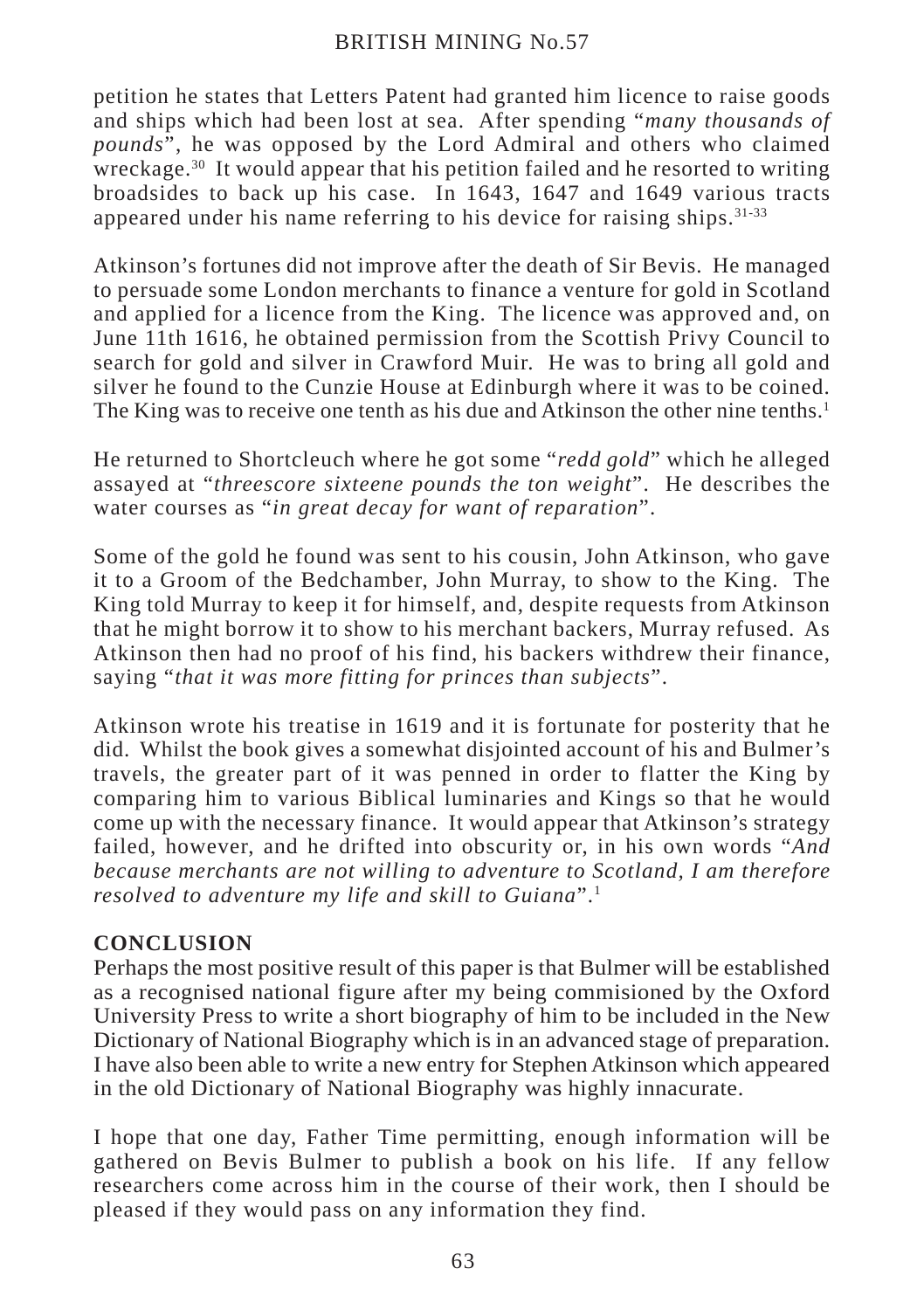# **APPENDIX 1**

The Accomptis of ane noble Lord George Erll of Dunbar, Lord Home of Berwick, Lord Heighe Thesaurair of Scotland, and Lord Governour of his Majesties Mynis within the same kingdomme. (The money is in Scots pounds).

Samples of some of the everyday costs at the mines:-

*May 8th to 15th, 1608. To Sr Beves Bilmer, knicht, for his wages fra the said aucht day of Maii inclusiue, to the fyftene day of samyn exclusiue at viij li. in the day, Lvj li. (£56)*

*May 22nd to 29th. Money debursit vpoun the dressing of the ore quhilk (which) Sir Thomas Hammiltoun of Bynne, knicht, left abone the ground qhuan he deliuerit possessioun thairof to his Majesteis seruandis, L li. (£50).*

*To William Corstone carpentar brocht out from Lyn in England for his daylie wages fra the first day of Maii that he tuke jorney from Lyn to the fyft day of Junii being five weeks and haueand of weekly wages £7 4s 0d = £36.*

*June 5th to June. Materiallis and uther extraordinary costis including "changing of the forme of the auld melting hous and double lofting the samyn and placeing of beddis therein for lugeing of the English pickmen that come out of Cornwall". £14 8s 8d.*

*June 12th to 19th. For 4 elnis of tweill hardin maid in ane cover to saue Thomas Burd that wesches with the seiff fra the injurie of the wedder, 30s 8d.*

*For xxj pund wecht of candile to the pickmen at iijs ixd the pund, £3 18s 9d.*

*July 31st to August 7th. For melting pottis, agoll, and saltpeter, to Sr Beves Bulmer to mak assayis with, xiij li. xj s. viij d. (£13 11s 8d).*

*August 21st to 28th. For clay to mak mufflaris for the assay furnace, 8s 0d. To James Sharpe to gang to Killeith to caus Mairtene the German meit Sir William Godolphyne in Edinburgh, 20s 0d.*

*September 18th to 25th. For sex stane and xiij pund wecht of Spanish irone wrocht the week preceiding at xxxvjs a stane, £12 7s 6d.*

*For the charges of xxxv Englishmen being on thair jurnay to the mynes and resting at Edinburgh ane day and ane nicht befoir they come to the*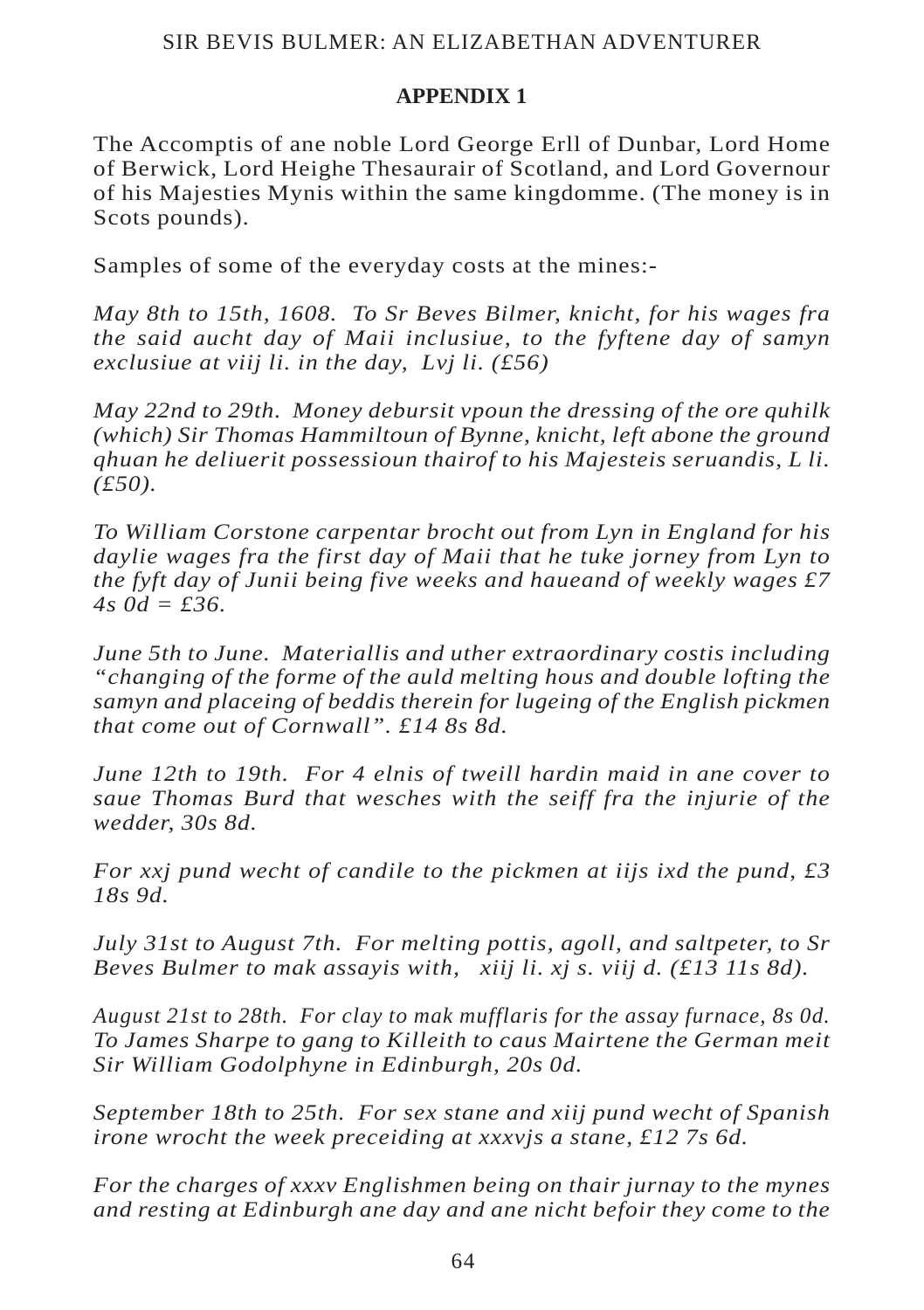*mynes and allowit to thame be the Lords Commissioneres for the mynes, £36 8s 0d.*

*For thair chairgis at Linlithgow twa nichtis and ane day befor they enterit to wark becaus thair wes na ludging for thame at the mynes, £36.*

*October 9th to 16th. For xxij fute of new glas for Sr Beves chalmer windok, and for the new windok in the chalmer abone the say house at iiij s. the fute, iiij li. viij s. (£4-8s).*

*October 16th to 23th. To Martene Smeddell, Ducheman, appointit be the Lordis Commissioneris to set downe ane new schaft vpoun the bray on the south syd of the burn, for his wages this week, viij li. (£8)*

*To Hans Myar (6 days work same schaft) at xiijs iiijd in the day £4.*

*To Henry Ryce a Cornischman (sick 3 weeks half daily wages) £4 10s 0d.*

*To Henry Ryce for twelff dayis wages being evill hurt at xs in the day, £6.*

*To him in free gift to mak his expenss and fraucht be sey hameward, £6.*

*January 8th to 15th, 1608(9). For twa pompes reddy bored, being xlv fute in lenth, at xxiiij s. the fute, Liiij li. (£54).*

*May 14th to 21st, 1609. For sax quair of paper to mak buikis and tickettis for sending of mettell to the mylnis, and to mak pasportis for sick men as ar dischargit at any tyme, xxiiij s. (£1 4s 0d).*

*May 21st to 28th. For ane horse hyre frome the mynis to Killeith with bedding to four Englishmen appointit to work in the mynis of Killeith, xx s.*

*For ane horse hyred to Dauid the Germane myner to ryd from Linlithgow to visit the mynes at Caldermure, vjs. viij d.*

*July 30th to August 6th. For four loadis of coilis to mak ane bonefyre upoun the fyft day of August, xvj s.*

*September 17th to 24th. To Johnne Pattoun in attending vpon Sr Beves Bulmer, and carrying with him into the Hielands of certane warklomes for searching of gold be the space of sex dayis, at vj s. in the day, xxx s. (30s)*

*September 24th to October 1st. To Thomas Jakharras for attending three dayis vpoun Sr Beves Bulmer, and carrying of certane warklumes with him for measoring of mynes, at x s. a day, xxx s.*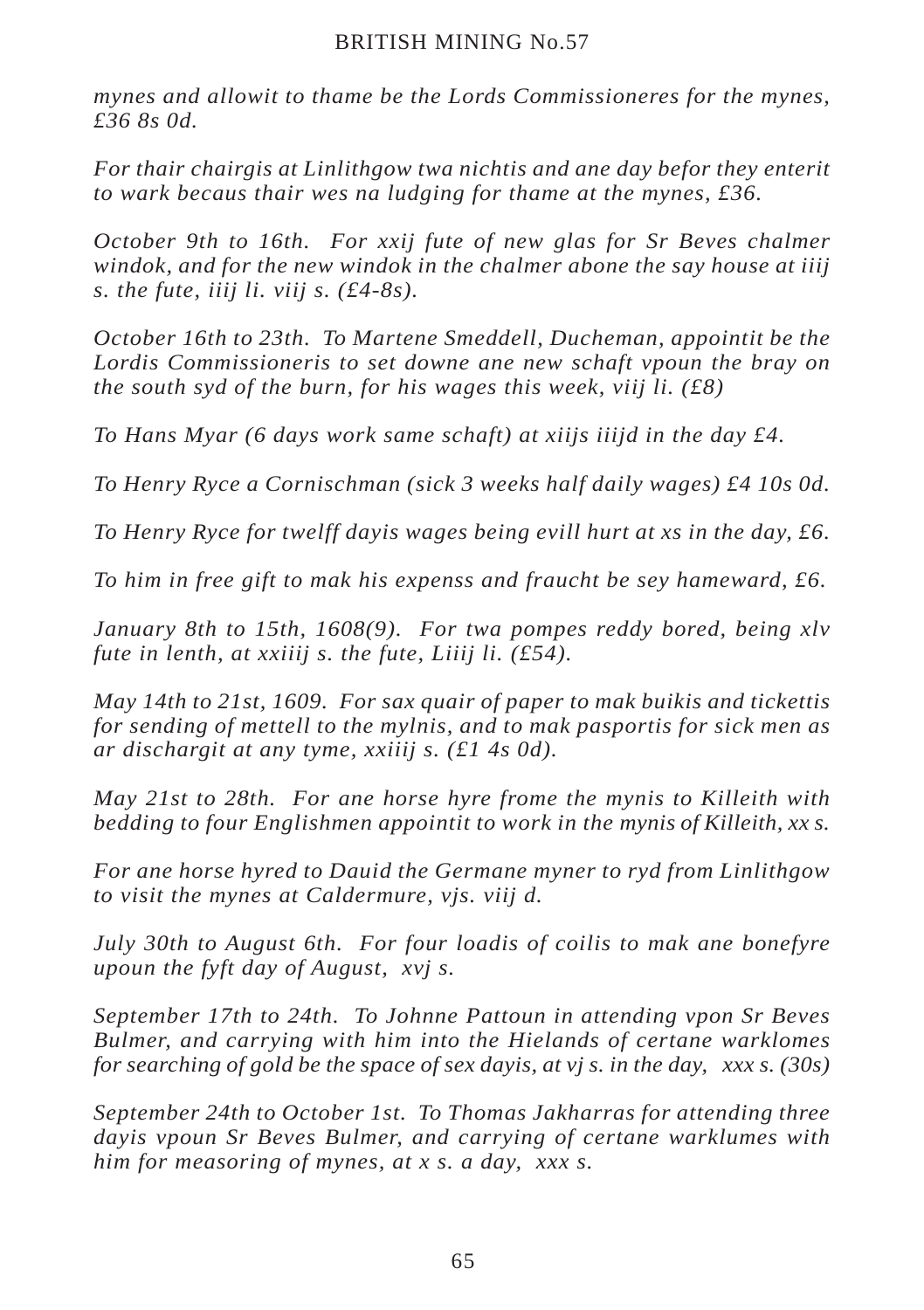*February 4th to 11th, 1609(10). For Jaylour fee at Linlithgow for Johne Robertis, Thomas Robertis, and Thomas Jackharris, being wardit for dissobedience, xx s.*

Given below is a summary of the mining costs in pounds scots, the numbers have been changed to modern script to make it more legible:-

"*Summa of the haill money debursit in ordinary and extraordinary expensis, and upoun materiallis and all other necessaris for the Kingis most excellent Majestie his Silver Mynes of Hilderstoun*":-

| Fra May 8, 1608, to May 7, 1609,       | £25,702 13s 3d. |  |
|----------------------------------------|-----------------|--|
| Fra May 7, 1609, to Aug 6, 1609,       | £ 3,814 3s 0d.  |  |
| Fra Aug.6, $1609$ , to Aug.5, $1610$ , | £11,197 8s 4d.  |  |
| Fra Aug. 5, 1610, to Dec 2, 1610,      | £ 4,577 13s 7d. |  |

#### **Fynning Milnes**

The Compt of all sowmes of money debursit vpoun reparing of the siluer mylne at Leith, quhilk (which) wes appointit to haue bene vsed for melting and fynning of the mettel of his Majesteis siluer mynes: And vpoun the building of the fynning and melting mylne, and of the stamp mylne and vther warehousis, vpoun the watter that rynis frome the Loch of Linlythgow. Quhilkis mylnis ar buildit for the stamping, melting, and fynning of the mettel of his Majesteis foirsaidis mynes.

Summa of the haill money debursit in ordinarie and extraordinarie expensis at his Majesteis melting, fynning, and stamping mylnis:-

| Fra May 8, 1608 to May 7, 1609,      |  | £20,135 $10s$ 11d. |     |
|--------------------------------------|--|--------------------|-----|
| Fra May 7, $1609$ to Aug 6, 1609,    |  | £ 2,873 10s        | 7d. |
| Fra Aug 6, $1609$ to Aug 5, $1610$ , |  | £ 7,156 14s        | 5d. |
| Fra Aug 6, $1610$ to Dec 2, $1610$ , |  | £ 1,480 2s         | 6d. |

#### **Killeith Myne**

Summa of the haill money debursit in searcheing of ane myne within the landis of Killeith:-

Fra July 3, 1608, to May 7, 1609, £709 17s 9d. Fra May 7, 1609, to Aug 6, 1609, £ 98 10s 8d.

#### **Caldermoor Mynes**

Summa of the haill money debursit in searcheing of ane myne at Caldermoore: Fra May 21, 1609, to June 25, 1609, £12 12s 4d.

#### **Water of Even Myne**

Summa of the haill money debursit in searcheing of ane myne at the Water of Even: Fra May 21 to 28, 1609, £14 18s 0d.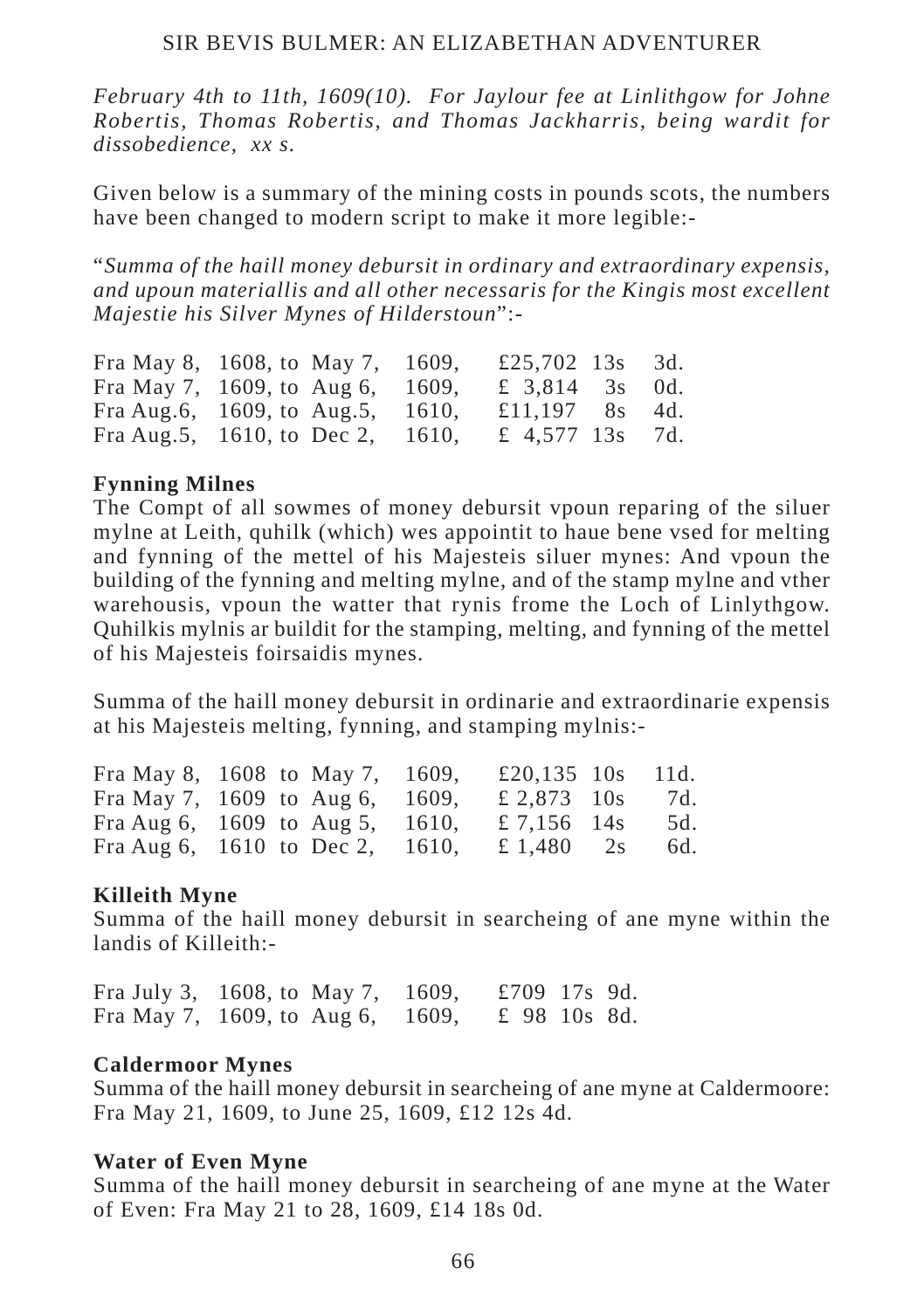#### **APPENDIX 2**

"*June 22nd 1745. From Bailgill we went over the hill to the head of Langcleuch, on the west side of which is a pretty wide hollow resembling an open cast which John Williamson told us, according to tradition, was digged by Bulmer who is said to have got out of it a transparent Spar, which being pounded and washed produced gold. In our way down the burn we saw many heaps like that they call the Gold Workings in Glengonner, and John Williamson shewed us a place where Bulmer had a Stamp Mill. We could perceive the vestiges of a water course from the burn along the hillside, and overgrown with grass which we digged into and found it to be very small wastes intermixed with spar*".34

## **ACKNOWLEDGEMENTS**

One thing which I have found very heartening during the preparation of this paper is the willingness of other researchers to assist and share information on their respective areas. This attitude can only be commended as cooperation will serve to enhance our knowledge as we delve deeper into the history of mining. I would like to express my sincere gratitude to the following people who have assisted me with advice and information: Bill Harvey for advice on Scottish mines and pointing me in the right direction when I first started on this paper; Ray Fairbairn on Alston Moor; Peter Claughton on Combe Martin and Ireland, and Tom Taylor for general comments. A special thank you is due to Emma for rushing my request for Cochrane - Patrick's book through the Library lending service. I have also been able to draw on the work of an earlier researcher on Bevis Bulmer, Rhys Jenkins, who did work in the early part of this century and deposited his papers in the Science Museum Library. I would like to express my thanks to Mr Robert Anderson, Plate Butler at the Mansion House, for the information on the subsequent history of the tankard which Bulmer presented to the Mayor of London in 1594.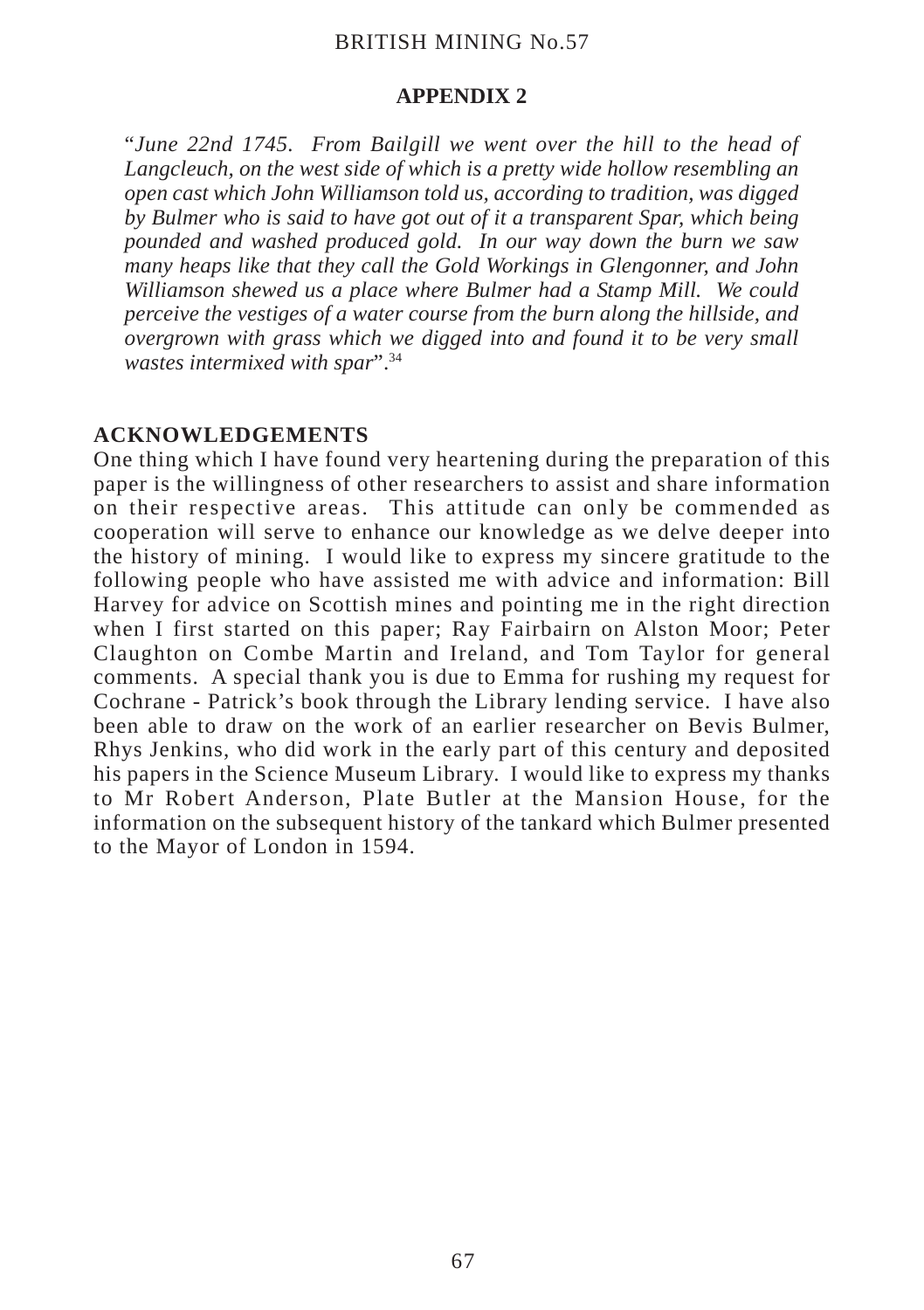#### **BACKGROUND READING**

Black, J.B. *The Oxford History of England. The Reign of Elizabeth: 1558-1603* (Oxford: Clarendon Press, 1992).

Bulmer Hobson, M.A. *The Bulmer Family Chronicle from before 1050 to 1936*. Copy of a duplicated typescript in the Yorkshire Archaeological Society Library, ref MS 641, dated February 26th 1937. My thanks to the Society for permission to quote from the typescript.

Callender, R.M. *Gold in Britain* (Goldspear(UK) Ltd, 1990).

The Worthies of England (London: 1952).

Hackwood, R.W. *Precious Metals in the British Isles* (London: Notes & Queries, 7th Series, Vol.7, Jan-June, 1889).

Hoyle, W.D. *Historical Notes of the Baronial House of Bulmer, and its Descendants, A.D. 1042- 1750* (Ed Bulmer, G.B. Printed for private circulation, not dated).

Lang, A. *A History of Scotland* (London: 1867).

#### **REFERENCES**

1. Atkinson, S. *The Discoverie and Historie of the Gold Mynes in Scotland* (Edinburgh: Bannatyne Club, 1825. Reprint of 1619 Edition). Edited by G.L. Meason from a copy in the Advocates' Library, Edinburgh). Another copy of the original is at the British Museum (Harl. Mss 4621).

2. Surtees, R. *The History & Antiquities of the County Palatine of Durham* (London: 1816).

3. Cochrane-Patrick, R.W. *Early Records relating to mining in Scotland* (Edinburgh: 1878).

4. Irving, G.V. *The Upper Ward of Lanarkshire Described and Delineated* (Glasgow: 1864).

5. Gill, M.C. *The Yorkshire and Lancashire Lead Mines* (Sheffield: British Mining No.33, 1986).

6. Page, W. (Ed). *The Victoria History of the Counties of England. A History of Yorkshire, Vol 2, Extractive Industries* (London: University of London Institute of Historical Research, 1974. Reprint of 1912 Edition).

7. Gough, J.W. *The Mines of Mendip* (Newton Abbot: David & Charles, 1967).

8. *Victoria County History of Somerset*, Volume 2 (London: University of London Institute of Historical Research, 1969. Reprint of 1911 Edition).

9. Green, M.A. (Ed.) *Calendar of State Papers Domestic, 1591-94* (London: 1867).

10. Green, M.A.E. (Ed.) *Calendar of State Papers Domestic, 1603-1610* (London, 1857)

11. Claughton, P.F. *The Combe Martin Mines* (Combe Martin: Combe Martin Local History Group, 1992).

12. Scott, W.R. *The Constitution & Finances of English, Scottish and Irish Joint Stock Companies to 1720*, Volumes 1 & 3 (Cambridge University Press, 1951. Reprint of 1910-1912 Editions).

14. Jenkins, R. *Bevis Bulmer* (London: Notes & Queries, 11th Series, Vol.4, July-December 1911).

15. Price, W.H. *English Patents of Monopoly* (London: 1906).

16. Donald, M.B. *Elizabethan Monopolies* (London: Oliver & Boyd, 1961).

17. Gough, J.W. *Sir Hugh Myddleton* (Oxford: Clarendon Press, 1964).

18. Bate, J. *The Mysteries of Nature & Art* (London: 1635).

19. Chambers, R. *The Domestic Annals of Scotland* (London: 1859).

20. Trevelyan, W.C. "Notice of Atkinson, Author of the Discovery of Gold Mines in Scotland" *Archaeologia Scotica*, Transactions of the Society of Antiquaries of Scotland, Vol.4 (1857), p.402.

21. Raleigh, Sir W. *The Discoverie of Guiana* (London: 1599).